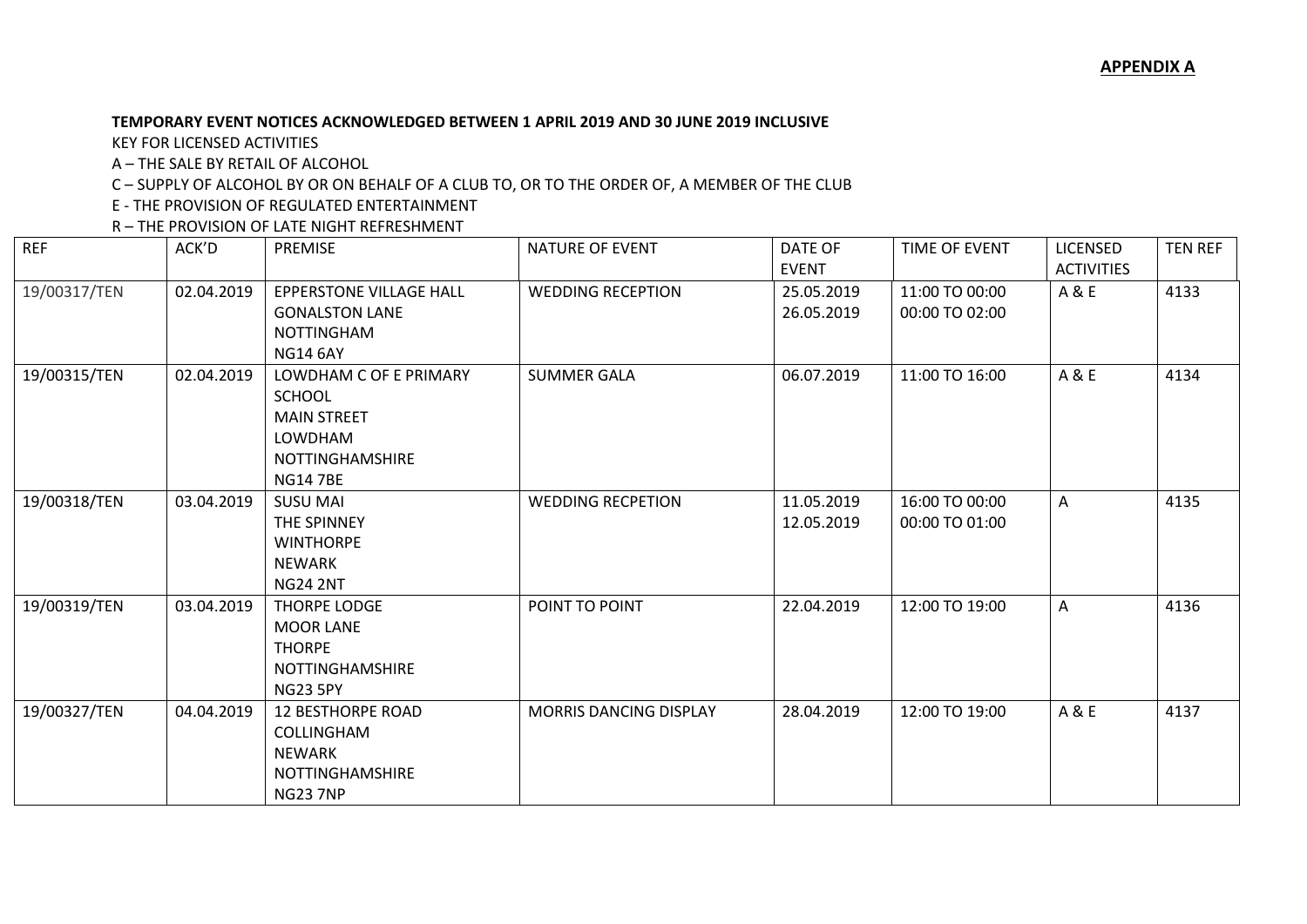| 19/00333/TEN | 08.04.2019 | <b>CHAPEL FARM</b>       | RUSSIAN SPEAKERS COMMUNITY     | 04.05.2019 | 11:00 TO 22:00? | E.             | 4138 |
|--------------|------------|--------------------------|--------------------------------|------------|-----------------|----------------|------|
|              |            | <b>NEWARK ROAD</b>       | <b>CELEBRATION</b>             | 05.05.2019 |                 |                |      |
|              |            | <b>WELLOW</b>            |                                |            |                 |                |      |
|              |            | NOTTINGHAMSHIRE          |                                |            |                 |                |      |
|              |            | <b>NG22 0EJ</b>          |                                |            |                 |                |      |
| 19/00336/TEN | 05.04.2019 | <b>ADMIRAL RODNEY</b>    | <b>EASTER FAMILY FUN DAY</b>   | 20.04.2019 | 11:00 TO 22:00  | A, E & R       | 4139 |
|              |            | 9 KING STREET            |                                |            |                 |                |      |
|              |            | SOUTHWELL                |                                |            |                 |                |      |
|              |            | NOTTINGHAMSHIRE          |                                |            |                 |                |      |
|              |            | NG25 OEH                 |                                |            |                 |                |      |
| 19/00340/TEN | 08.04.2019 | <b>VINE FARM PADDOCK</b> | <b>COLLINGHAM MAY FAIR (A)</b> | 05.05.2019 | 17:30 TO 23:00  | <b>A&amp;R</b> | 4140 |
|              |            | <b>CHURCH LANE</b>       |                                | 06.05.2019 | 12:00 TO 17:00  |                |      |
|              |            | COLLINGHAM               |                                |            |                 |                |      |
|              |            | <b>NEWARK</b>            |                                |            |                 |                |      |
|              |            | <b>NG23 7NF</b>          |                                |            |                 |                |      |
| 19/00341/TEN | 08.04.2019 | <b>VINE FARM PADDOCK</b> | <b>COLLINGHAM MAY FAIR (B)</b> | 05.05.2019 | 17:30 TO 23:00  | E              | 4141 |
|              |            | <b>CHURCH LANE</b>       |                                | 06.05.2019 | 12:00 TO 17:00  |                |      |
|              |            | COLLINGHAM               |                                |            |                 |                |      |
|              |            | <b>NEWARK</b>            |                                |            |                 |                |      |
|              |            | <b>NG23 7NF</b>          |                                |            |                 |                |      |
| 19/00343/TEN | 08.04.2019 | <b>ELM TREE FARM</b>     | <b>OUTDOOR CINEMA</b>          | 17.08.2019 | 19:00 TO 23:00  | A, E & R       | 4142 |
|              |            | <b>GAINSBOROUGH ROAD</b> |                                |            |                 |                |      |
|              |            | LANGFORD                 |                                |            |                 |                |      |
|              |            | <b>NEWARK</b>            |                                |            |                 |                |      |
|              |            | <b>NG23 7RP</b>          |                                |            |                 |                |      |
| 19/00344/TEN | 08.04.2019 | <b>ELM TREE FARM</b>     | <b>OUTDOOR CINEMA</b>          | 07.09.2019 | 18:00 TO 23:00  | A, E & R       | 4143 |
|              |            | <b>GAINSBOROUGH ROAD</b> |                                |            |                 |                |      |
|              |            | LANGFORD                 |                                |            |                 |                |      |
|              |            | <b>NEWARK</b>            |                                |            |                 |                |      |
|              |            | <b>NG23 7RP</b>          |                                |            |                 |                |      |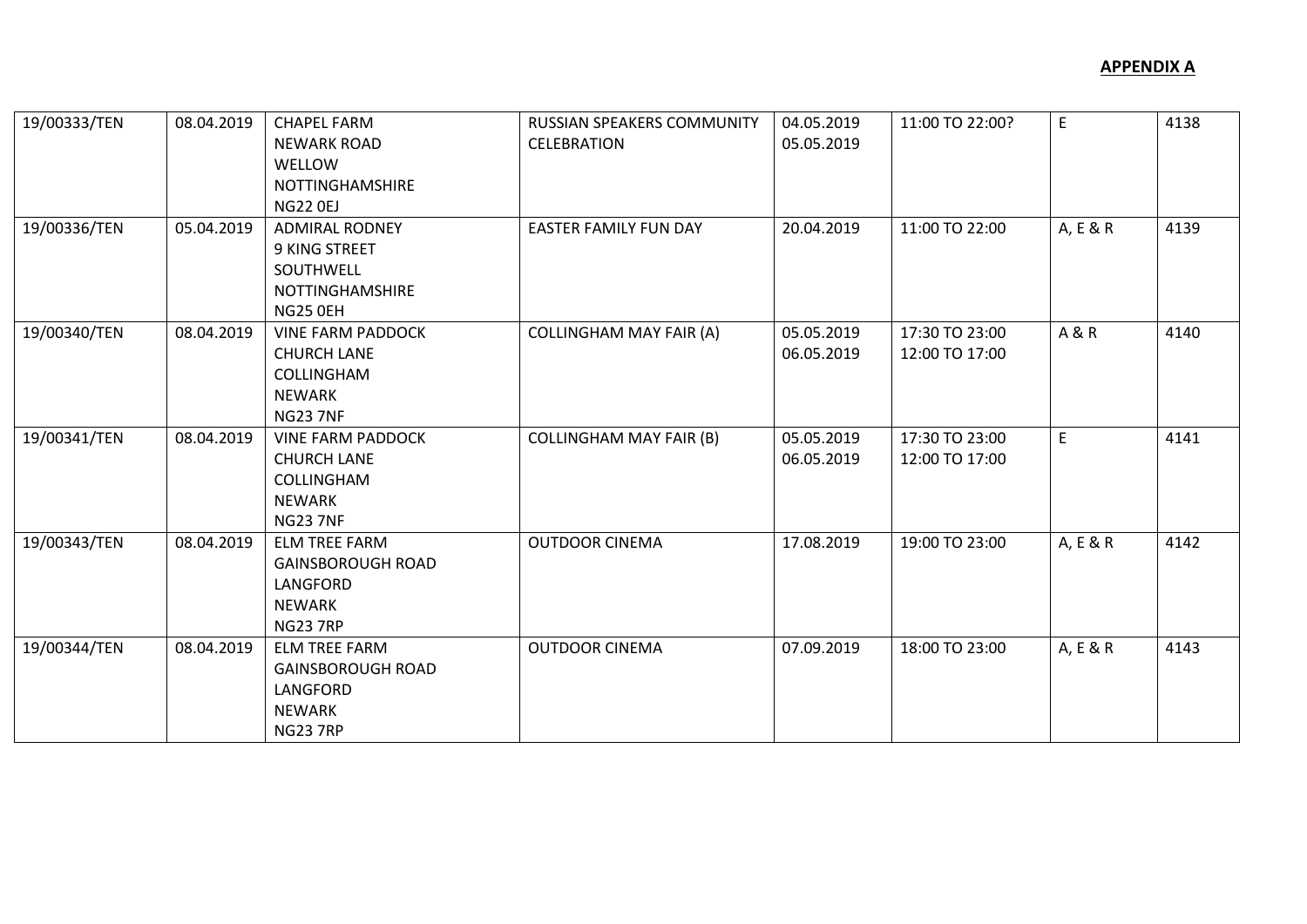| 19/00346/TEN    | 08.04.2019 | FIELD NEAR ABBEY RUINS<br><b>RUFFORD ABBEY COUNTRY</b><br><b>PARK</b><br><b>OLLERTON</b><br><b>NOTTINGHAMSHIRE</b><br><b>NG22 9DF</b> | <b>CINEMA EVENT</b>              | 03.05.2019<br>04.05.2019<br>05.05.2019               | 18:00 TO 23:00<br>10:30 TO 23:00<br>10:30 TO 23:00                   | Α     | 4144 |
|-----------------|------------|---------------------------------------------------------------------------------------------------------------------------------------|----------------------------------|------------------------------------------------------|----------------------------------------------------------------------|-------|------|
| 19/00347/TENLAT | 09.04.2019 | <b>FOX INN</b><br><b>MAIN STREET</b><br><b>KELHAM</b><br><b>NEWARK</b><br><b>NG23 5QP</b>                                             | <b>BEER FESTIVAL</b>             | 19.04.2019<br>20.04.2019<br>21.04.2019<br>22.04.2019 | 11:00 TO 23:00<br>11:00 TO 23:00<br>11:00 TO 23:00<br>11:00 TO 23:00 | A & E | 4145 |
| 19/00363/TEN    | 10.04.2019 | PEPPERS COTTAGE<br><b>SCHOOL LANE</b><br><b>CAUNTON</b><br><b>NEWARK</b><br><b>NOTTINGHAMSHIRE</b><br><b>NG23 6AA</b>                 | <b>CAUNTON VILLAGE WINE WALK</b> | 13.07.2019                                           | 19:00 TO 23:00                                                       | A     | 4146 |
| 19/00364/TEN    | 10.04.2019 | <b>HOLME LEA</b><br><b>MILL LANE</b><br><b>CAUNTON</b><br>NEWARK<br><b>NOTTINGHAMSHIRE</b><br><b>NG23 6AJ</b>                         | <b>CAUNTON VILLAGE WINE WALK</b> | 13.07.2019                                           | 19:00 TO 23:00                                                       | A     | 4147 |
| 19/00365/TEN    | 10.04.2019 | THE FIRS<br><b>AMEN CORNER</b><br><b>CAUNTON</b><br><b>NEWARK</b><br>NOTTINGHAMSHIRE<br><b>NG23 6AP</b>                               | <b>CAUNTON VILLAGE WINE WALK</b> | 13.07.2019                                           | 19:00 TO 23:00                                                       | A     | 4148 |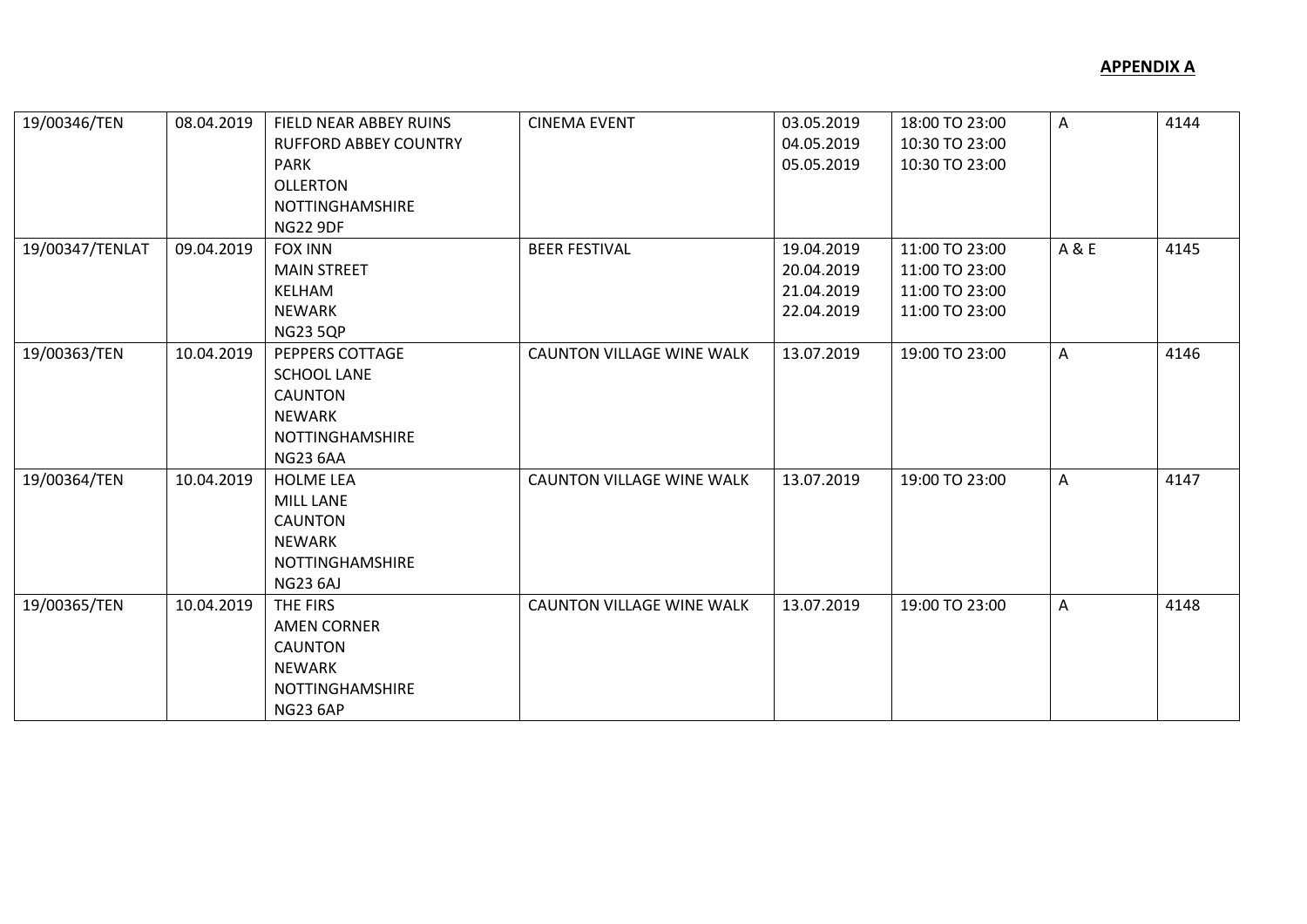| 19/00366/TEN    | 10.04.2019 | <b>WOODVILLE</b><br><b>NORWELL ROAD</b><br><b>CAUNTON</b><br><b>NEWARK</b><br><b>NOTTINGHAMSHIRE</b><br><b>NG23 6AQ</b>                                | <b>CAUNTON VILLAGE WINE WALK</b> | 13.07.2019                                           | 19:00 TO 23:00                                                                                             | A        | 4149 |
|-----------------|------------|--------------------------------------------------------------------------------------------------------------------------------------------------------|----------------------------------|------------------------------------------------------|------------------------------------------------------------------------------------------------------------|----------|------|
| 19/00367/TEN    | 10.04.2019 | THE VILLAGE CENTRE<br><b>NEW HILL</b><br><b>FARNSFIELD</b><br><b>NEWARK</b><br><b>NG22 8JN</b>                                                         | <b>CHARITY FASHION SHOW</b>      | 09.05.2019                                           | 19:00 TO 23:00                                                                                             | A        | 4150 |
| 19/00368/TEN    | 10.04.2019 | <b>CODDINGTON SCOUT HALL</b><br><b>MAIN STREET</b><br><b>CODDINGTON</b><br><b>NEWARK</b><br><b>NG24 2PN</b>                                            | <b>SCOUT QUIZ NIGHT</b>          | 15.06.2019                                           | 19:00 TO 22:00                                                                                             | A & E    | 4151 |
| 19/00369/TEN    | 10.04.2019 | <b>ECWS MODERN CAMP</b><br><b>GROUNDS NR NEWARK TOWN</b><br><b>FC</b><br><b>VALLEY PROSPECT</b><br><b>NEWARK</b><br>NOTTINGHAMSHIRE<br><b>NG24 4QN</b> | CIVIL WAR REENACTMENT            | 03.05.2019<br>04.05.2019<br>05.05.2019<br>06.05.2019 | 17:00 TO 00:00<br>10:00 TO 00:00<br>00:00 TO 00:30;<br>10:00 TO 00:00<br>00:00 TO 00:30;<br>10:00 TO 23:30 | A        | 4152 |
| 19/00370/TENLAT | 11.04.2019 | <b>BURGAGE GARDENS</b><br>THE OLD STABLES<br>THE BURGAGE<br>SOUTHWELL<br><b>NG25 0EP</b>                                                               | <b>EASTER FAMILY WEEKEND</b>     | 19.04.2019<br>20.04.2019<br>21.04.2019               | 10:00 TO 21:00<br>10:00 TO 21:00<br>10:00 TO 16:00                                                         | A & E    | 4153 |
| 19/00371/TENLAT | 11.04.2019 | THE WAGGON AND HORSES<br>THE TURNPIKE<br><b>HALAM</b><br><b>NEWARK</b><br><b>NG22 8AE</b>                                                              | <b>BIRTHDAY PARTY</b>            | 20.04.2019<br>21.04.2019                             | 23:00 to 00:00<br>00:00 to 03:00                                                                           | A, E & R | 4154 |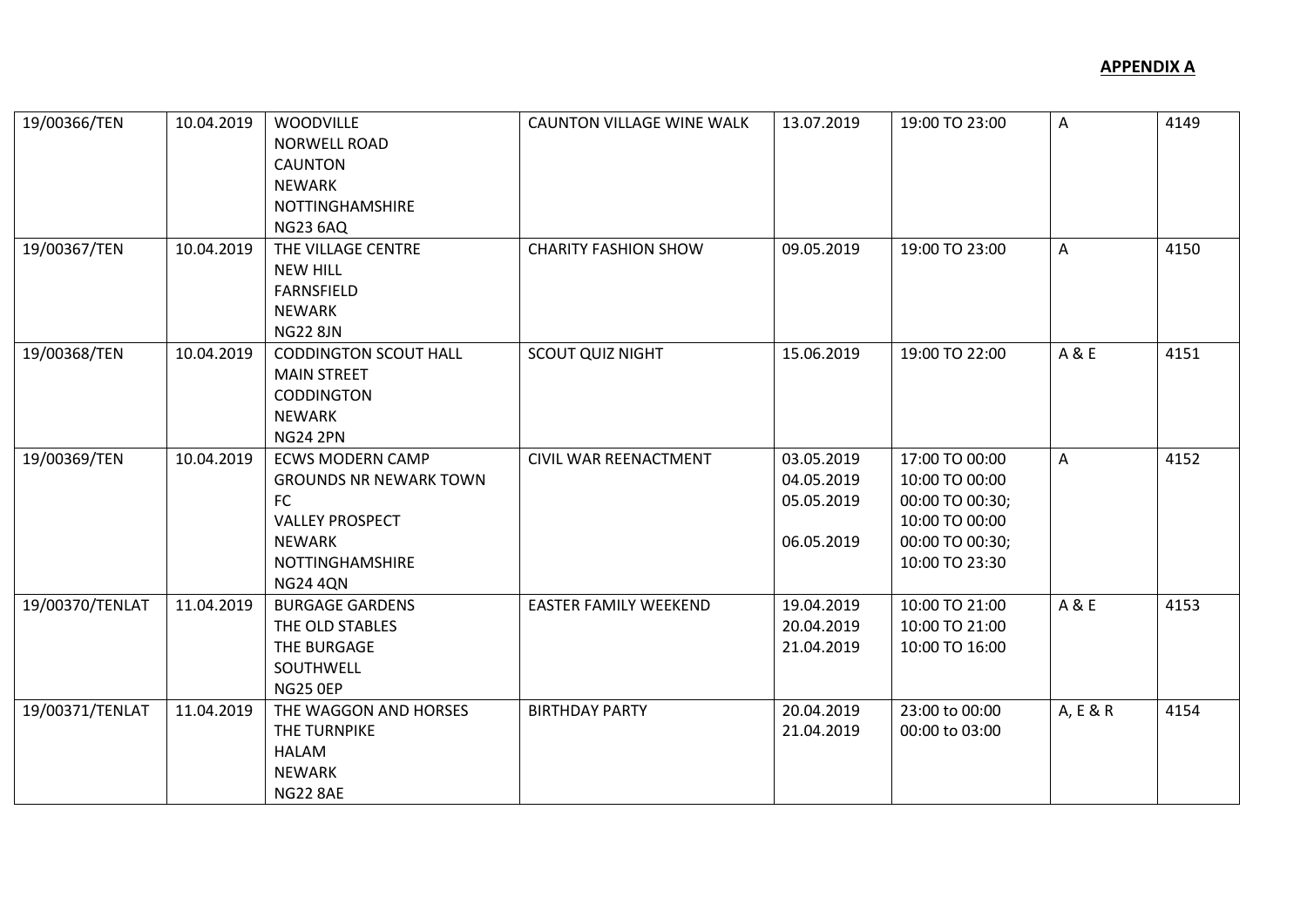| 19/00377/TENLAT | 12.04.2019 | <b>FLORAL MEDIA</b><br><b>NORWELL ROAD</b> | <b>WEDDING RECPETION</b>            | 27.04.2019 | 19:00 TO 23:50 | A & E | 4155 |
|-----------------|------------|--------------------------------------------|-------------------------------------|------------|----------------|-------|------|
|                 |            | <b>CAUNTON</b>                             |                                     |            |                |       |      |
|                 |            | <b>NEWARK</b>                              |                                     |            |                |       |      |
|                 |            | <b>NG24 6AQ</b>                            |                                     |            |                |       |      |
| 19/00378/TENLAT | 12.04.2019 | <b>HOPYARD FARM</b>                        | FOLK AND ROOTS CONCERT              | 27.04.2019 | 19:00 TO 23:00 | A & E | 4156 |
|                 |            | HOCKERWOOD LANE                            |                                     |            |                |       |      |
|                 |            | SOUTHWELL                                  |                                     |            |                |       |      |
|                 |            | NOTTINGHAMSHIRE                            |                                     |            |                |       |      |
|                 |            | <b>NG25 0PZ</b>                            |                                     |            |                |       |      |
| 19/00380/TEN    | 12.04.2019 | <b>WALESBY POCKET PARK</b>                 | PARTY IN THE PARK                   | 25.05.2019 | 12:00 TO 22:00 | A     | 4157 |
|                 |            | <b>TUXFORD ROAD</b>                        |                                     |            |                |       |      |
|                 |            | WALESBY                                    |                                     |            |                |       |      |
|                 |            | <b>NEWARK</b>                              |                                     |            |                |       |      |
|                 |            | <b>NG22 9NY</b>                            |                                     |            |                |       |      |
| 19/00382/TEN    | 12.04.2019 | <b>BIRD IN HAND</b>                        | <b>CHARITY MUSIC FESTIVAL</b>       | 13.07.2019 | 11:00 TO 22:00 | A & E | 4158 |
|                 |            | <b>MAIN STREET</b>                         |                                     |            |                |       |      |
|                 |            | <b>BLIDWORTH</b>                           |                                     |            |                |       |      |
|                 |            | MANSFIELD                                  |                                     |            |                |       |      |
|                 |            | <b>NG210QH</b>                             |                                     |            |                |       |      |
| 19/00391/TENLAT | 16.04.2019 | THE ARTHUR RADFORD HALL                    | <b>FASHION SHOW FUNDRAISER</b>      | 30.04.2019 | 19:00 TO 22:30 | Α     | 4159 |
|                 |            | <b>COOKS LANE</b>                          |                                     |            |                |       |      |
|                 |            | <b>MORTON</b>                              |                                     |            |                |       |      |
|                 |            | SOUTHWELL                                  |                                     |            |                |       |      |
|                 |            | <b>NOTTINGHAMSHIRE</b>                     |                                     |            |                |       |      |
|                 |            | <b>NG25 0XQ</b>                            |                                     |            |                |       |      |
| 19/00392/TEN    | 16.04.2019 | <b>THORESBY PARK</b>                       | <b>CLASSICWISE COLLECTION NOTTS</b> | 05.05.2019 | 10:00 TO 18:00 | A     | 4160 |
|                 |            | <b>OLLERTON</b>                            | <b>CLASSIC CAR AND MOTORCYCLE</b>   | 06.06.2019 | 10:00 TO 18:00 |       |      |
|                 |            | <b>NEWARK</b>                              | SHOW                                |            |                |       |      |
|                 |            | NOTTINGHAMSHIRE                            |                                     |            |                |       |      |
|                 |            | <b>NG22 9EP</b>                            |                                     |            |                |       |      |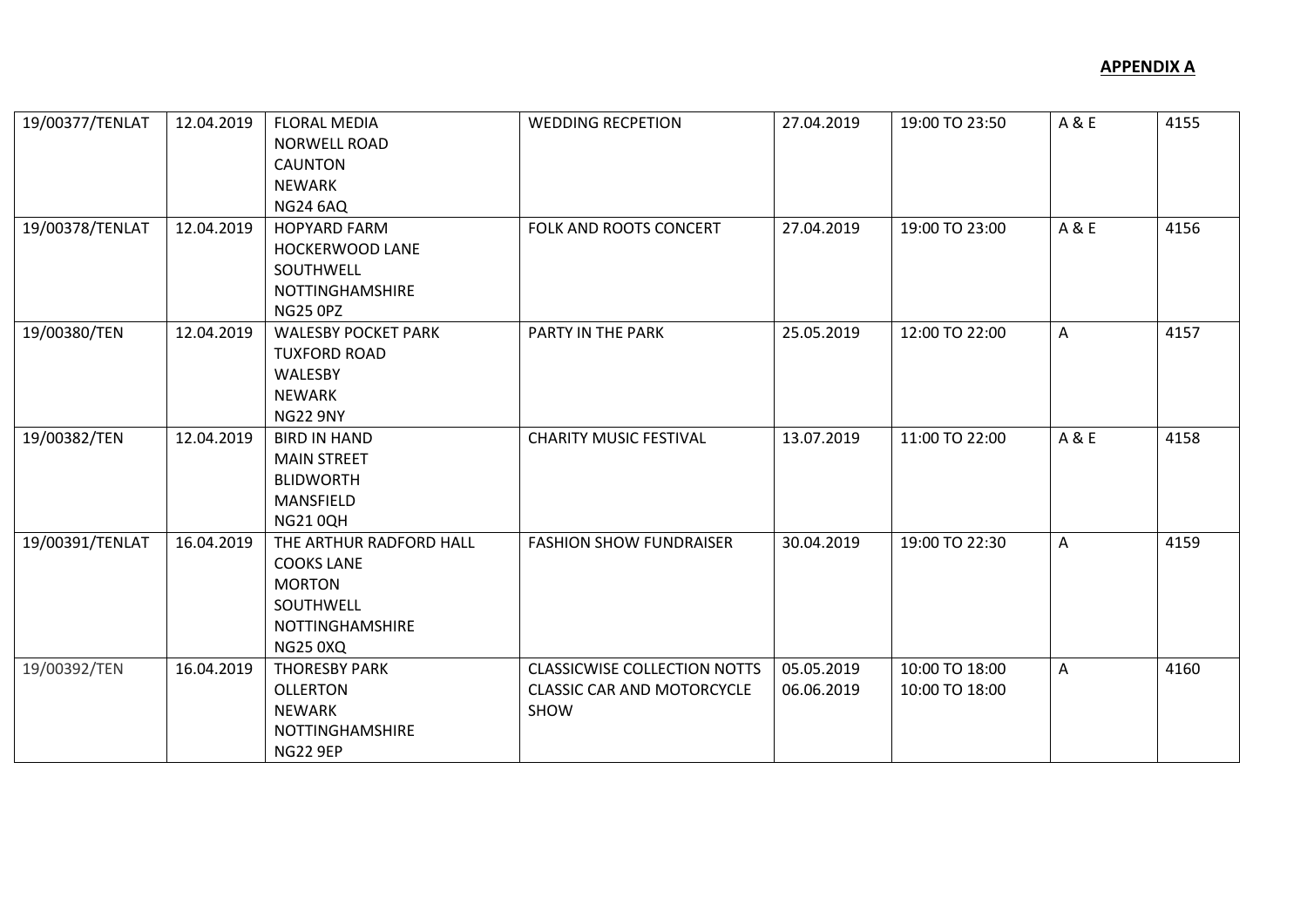| 19/00393/TEN    | 17.04.2019 | <b>PLOUGH</b><br><b>FOREST ROAD</b><br><b>NEW OLLERTON</b><br>NEWARK<br>NOTTINGHAMSHIRE<br><b>NG22 9QS</b>                                          | SOLO SINGER PERFORMANCE | 05.05.2019                             | 16:00 TO 18:00                                     | E        | 4161 |
|-----------------|------------|-----------------------------------------------------------------------------------------------------------------------------------------------------|-------------------------|----------------------------------------|----------------------------------------------------|----------|------|
| 19/00394/TEN    | 17.04.2019 | <b>OXTON RACEWAY</b><br><b>MOORFIELDS FARM</b><br>OXTON<br>SOUTHWELL<br><b>NOTTINGHAMSHIRE</b><br>NG25 ORE                                          | UKAC ROUND FIVE EVENT   | 26.04.2019<br>27.04.2019<br>28.04.2019 | 15:00 TO 00:00<br>11:00 TO 00:00<br>12:00 TO 20:00 | A        | 4162 |
| 19/00396/TENLAT | 23.04.2019 | THE MINSTER SCHOOL<br>NOTTINGHAM ROAD<br>SOUTHWELL<br><b>NOTTINGHAMSHIRE</b><br><b>NG25 0LG</b>                                                     | <b>QUIZ NIGHT</b>       | 03.05.2019                             | 18:30 TO 23:00                                     | A        | 4163 |
| 19/00397/TENLAT | 23.04.2019 | THE CROWN INN<br><b>MAIN STREET</b><br><b>BATHLEY</b><br>NEWARK<br><b>NG23 6DA</b>                                                                  | <b>BANK HOLIDAY BBQ</b> | 05.05.2019                             | 13:00 TO 22:00                                     | A & E    | 4164 |
| 19/00407/TEN    | 24.04.2019 | <b>BRACKENHURST LAWNS</b><br><b>BRACKENHURST CAMPUS</b><br>NOTTINGHAM TRENT<br><b>UNIVERSITY</b><br>SOUTHWELL<br>NOTTINGHAMSHIRE<br><b>NG25 0QF</b> | <b>SUMMER BALL</b>      | 25.05.2019<br>26.05.2019               | 19:00 TO 00:00<br>00:00 TO 02:45                   | A, R & E | 4165 |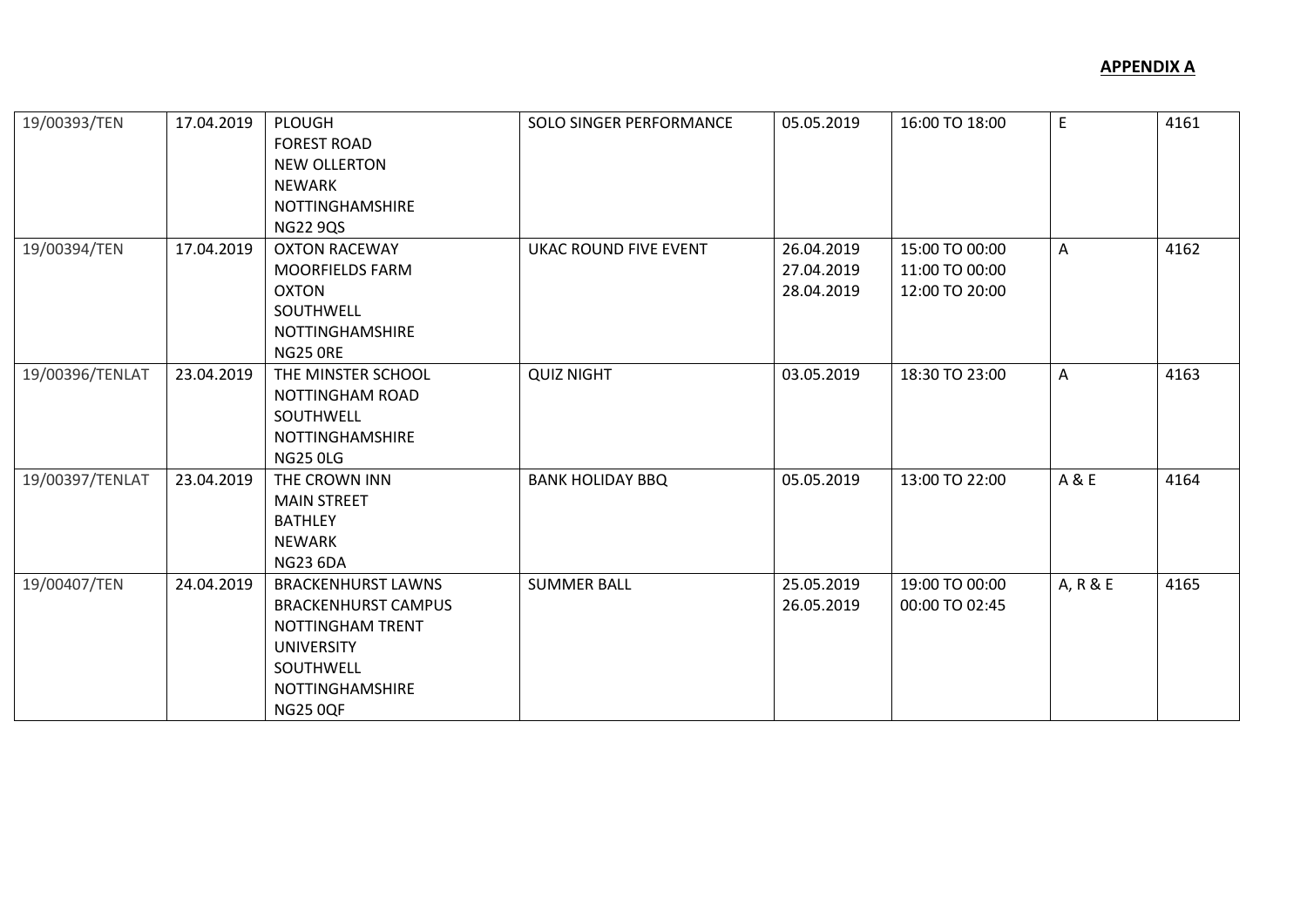| 19/00408/TEN    | 24.04.2019 | <b>BRACK BAR</b><br><b>NTU STUDENTS UNION</b><br><b>BRACKENHURST CAMPUS</b><br>SOUTHWELL<br><b>NOTTINGHAMSHIRE</b><br><b>NG25 0QF</b> | <b>SUMMER BALL AFTER PARTY</b>           | 26.05.2019               | 01:00 TO 06:30                   | A, E & R     | 4166 |
|-----------------|------------|---------------------------------------------------------------------------------------------------------------------------------------|------------------------------------------|--------------------------|----------------------------------|--------------|------|
| 19/00409/TENLAT | 24.04.2019 | <b>HOPYARD FARM</b><br>HOCKERWOOD LANE<br><b>UPTON ROAD</b><br>SOUTHWELL<br><b>NG25 0PZ</b>                                           | <b>CHARITY CONCERT</b>                   | 04.05.2019               | 19:00 TO 23:00                   | A & E        | 4167 |
| 19/00413/TEN    | 25.04.2019 | NEWARK SHOWGROUND<br>LINCOLN ROAD<br><b>NEWARK</b><br>NOTTINGHAMSHIRE<br><b>NG24 2NY</b>                                              | NOTTS COUNTY SHOW<br>STAND <sub>65</sub> | 11.05.2019<br>12.05.2019 | 08:30 TO 18:00<br>08:30 TO 18:00 | A            | 4168 |
| 19/00415/TEN    | 25.04.2019 | WELLOW HOUSE SCHOOL<br><b>NEWARK ROAD</b><br>WELLOW<br><b>NEWARK</b><br><b>NG22 0EA</b>                                               | <b>FASHION SHOW FUNDRAISER</b>           | 09.05.2019               | 18:30 TO 23:00                   | A            | 4169 |
| 19/00416/TEN    | 26.04.2019 | SHERWOOD PINES FOREST<br><b>PARK</b><br>B6030<br><b>EDWINSTOWE</b><br>NOTTINGHAMSHIRE<br><b>NG21 9JH</b>                              | PEDALFEST                                | 18.05.2019<br>19.05.2019 | 10:00 TO 18:00<br>10:00 TO 18:00 | $\mathsf{A}$ | 4170 |
| 19/00424/TEN    | 29.04.2019 | <b>FARNDON BOATHOUSE</b><br>OFF WYKE LANE<br><b>NEWARK</b><br>NOTTINGHAMSHIRE<br><b>NG24 3SK</b>                                      | <b>SUMMER GARDEN PARTY</b>               | 20.07.2019<br>21.07.2019 | 14:00 TO 00:00<br>00:00 TO 02:00 | A & E        | 4171 |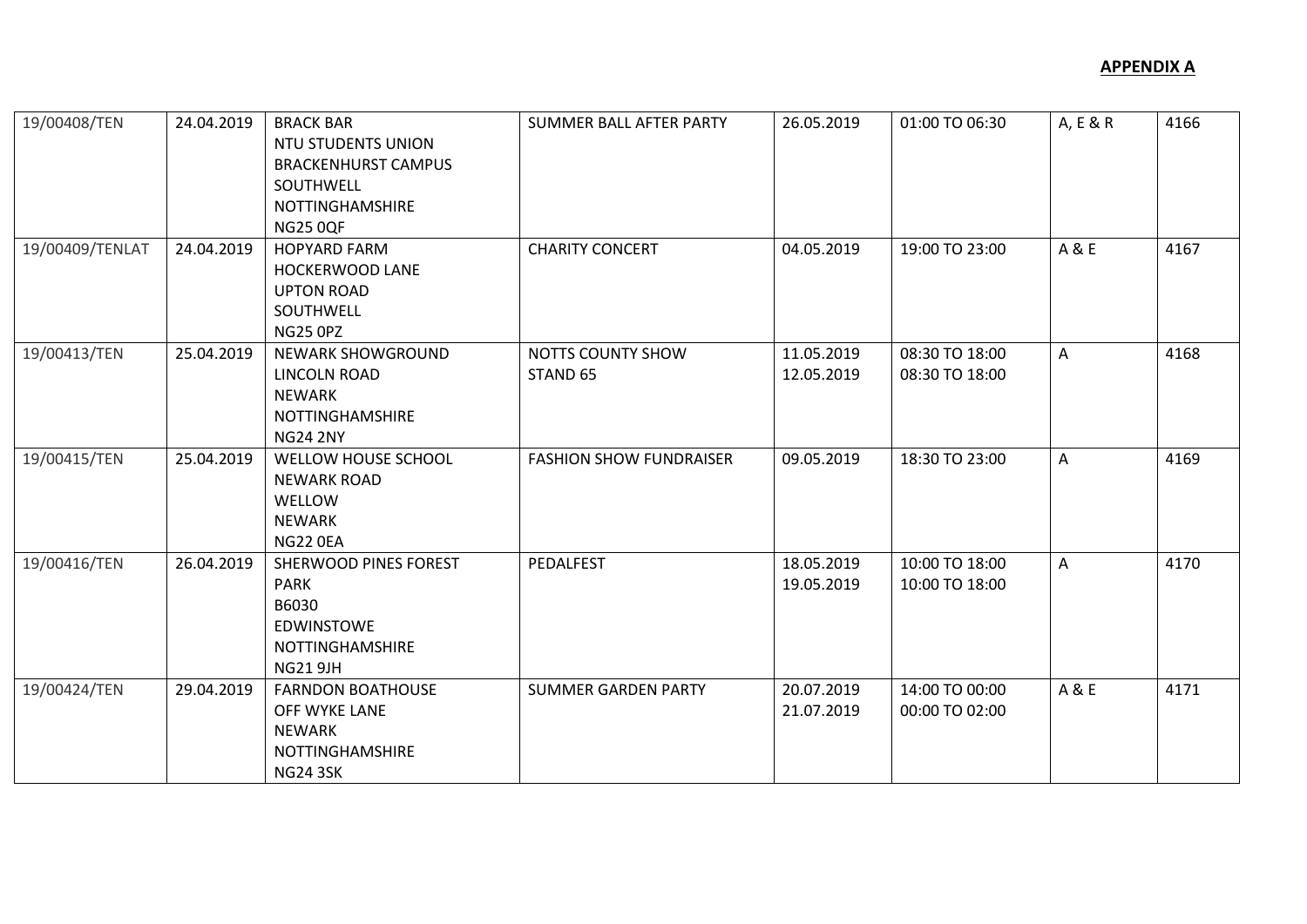| 19/00425/TEN | 30.04.2019 | <b>FARNDON MEMORIAL</b><br><b>VILLAGE HALL</b><br><b>MARSH LANE</b><br><b>FARNDON</b><br><b>NEWARK</b><br><b>NOTTINGHAMSHIRE</b><br><b>NG24 3SZ</b> | <b>DANCE</b>                | 01.06.2019               | 19:00 TO 23:30                   | A, E & R | 4172 |
|--------------|------------|-----------------------------------------------------------------------------------------------------------------------------------------------------|-----------------------------|--------------------------|----------------------------------|----------|------|
| 19/00434/TEN | 01.05.2019 | SHERWOOD PINES FOREST<br><b>PARK</b><br>B6030<br><b>EDWINSTOWE</b><br>NOTTINGHAMSHIRE<br><b>NG21 9JH</b>                                            | PEDALFEST                   | 18.05.2019<br>19.05.2019 | 10:00 TO 19:00<br>10:00 TO 19:00 | E        | 4173 |
| 19/00435/TEN | 01.05.2019 | THE OLD VICARAGE BOUTIQUE<br><b>HOTEL</b><br><b>WESTHORPE</b><br>SOUTHWELL<br>NOTTINGHAMSHIRE<br><b>NG25 ONB</b>                                    | <b>WEDDING RECEPTION</b>    | 08.06.2019<br>09.06.2019 | 13:00 TO 00:00<br>00:00 TO 22:00 | A, E & R | 4174 |
| 19/00439/TEN | 02.05.2019 | MINSTER SCHOOL<br>NOTTINGHAM ROAD<br>SOUTHWELL<br>NOTTINGHAMSHIRE<br><b>NG25 0LG</b>                                                                | <b>CONCERT</b>              | 26.06.2019               | 18:00 TO 22:00                   | A & E    | 4175 |
| 19/00445/TEN | 03.05.2019 | <b>12 BESTHORPE ROAD</b><br>COLLINGHAM<br><b>NEWARK</b><br>NOTTINGHAMSHIRE<br><b>NG23 7NP</b>                                                       | <b>BREWERY OPEN WEEKEND</b> | 25.05.2019<br>26.05.2019 | 12:00 TO 19:00<br>12:00 TO 19:00 | A & E    | 4176 |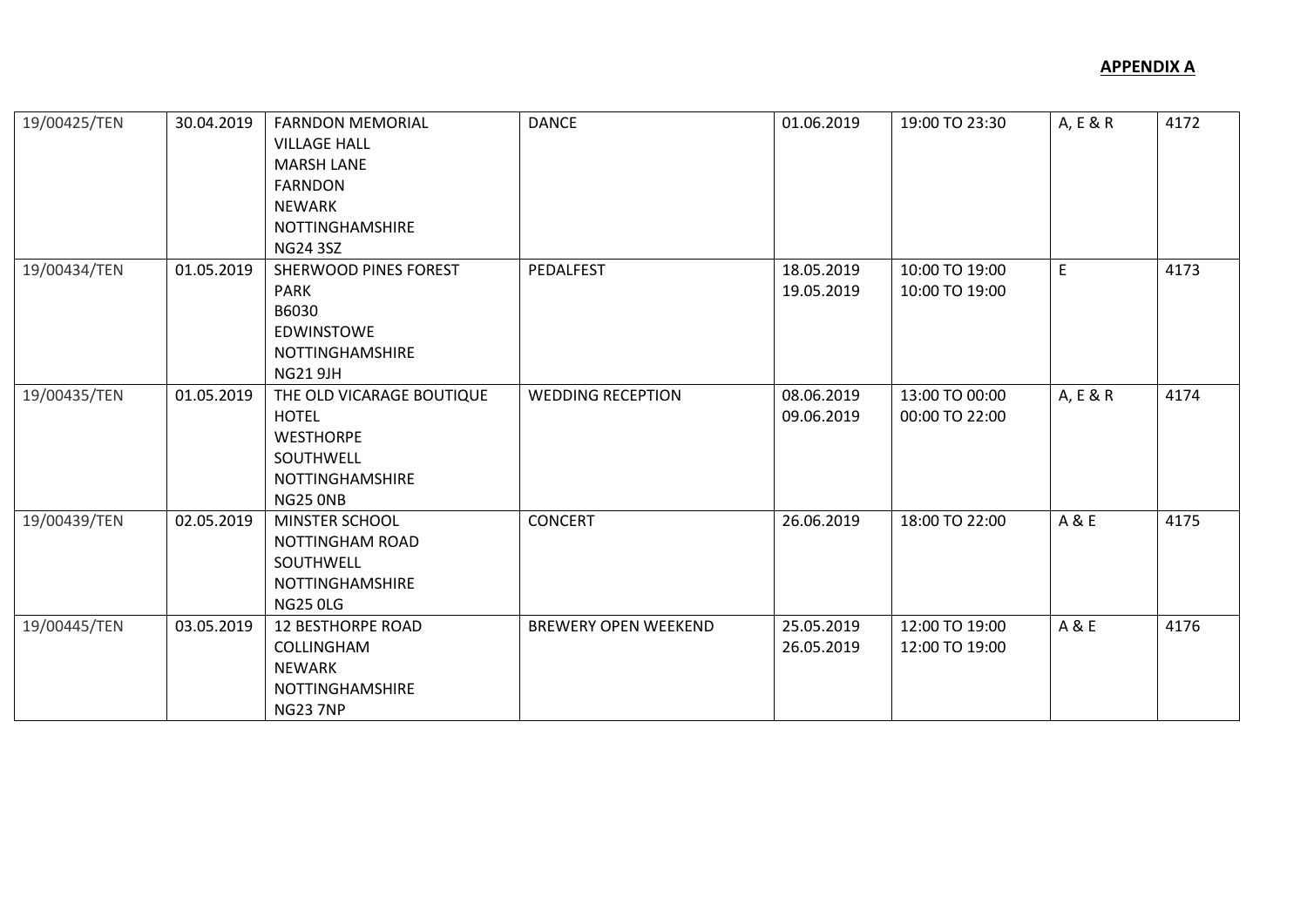| 19/00449/TEN    | 03.05.2019 | <b>UPTON HALL</b>          | <b>WEDDING</b>                     | 26.05.2019 | 16:00 TO 00:00 | A            | 4177 |
|-----------------|------------|----------------------------|------------------------------------|------------|----------------|--------------|------|
|                 |            | <b>UPTON</b>               |                                    | 27.05.2019 | 00:00 TO 00:30 |              |      |
|                 |            | <b>NEWARK</b>              |                                    |            |                |              |      |
|                 |            | NOTTINGHAMSHIRE            |                                    |            |                |              |      |
|                 |            | <b>NG23 5TE</b>            |                                    |            |                |              |      |
| 19/00450/TEN    | 07.05.2019 | <b>WESTON VILLAGE HALL</b> | PUB NIGHT FUNDRAISER               | 29.06.2019 | 17:00 TO 23:00 | A            | 4178 |
|                 |            | <b>MAIN STREET</b>         |                                    |            |                |              |      |
|                 |            | <b>WESTON</b>              |                                    |            |                |              |      |
|                 |            | <b>NEWARK</b>              |                                    |            |                |              |      |
|                 |            | <b>NG23 6ST</b>            |                                    |            |                |              |      |
| 19/00452/TENLAT | 08.05.2019 | <b>NEWARK ACADEMY</b>      | <b>NEWARK SWIM CLUB</b>            | 17.05.2019 | 19:00 TO 22:00 | A            | 4179 |
|                 |            | <b>LONDON ROAD</b>         | PRESENTATION                       |            |                |              |      |
|                 |            | <b>NEW BALDERTON</b>       |                                    |            |                |              |      |
|                 |            | NEWARK                     |                                    |            |                |              |      |
|                 |            | NOTTINGHAMSHIRE            |                                    |            |                |              |      |
|                 |            | <b>NG24 3AL</b>            |                                    |            |                |              |      |
| 19/00453/TEN    | 08.05.2019 | THE FOX INN                | <b>BANK HOLIDAY ADDITIONAL BAR</b> | 25.05.2019 | 11:00 TO 23:00 | $\mathsf{A}$ | 4180 |
|                 |            | <b>MAIN STREET</b>         |                                    | 26.05.2019 | 11:00 TO 23:00 |              |      |
|                 |            | KELHAM                     |                                    | 27.05.2019 | 11:00 TO 23:00 |              |      |
|                 |            | NEWARK                     |                                    |            |                |              |      |
|                 |            | NOTTINGHAMSHIRE            |                                    |            |                |              |      |
|                 |            | <b>NG23 5QP</b>            |                                    |            |                |              |      |
| 19/00456/TEN    | 08.05.2019 | HIGHFIELDS SCHOOL          | <b>HIGHFEST</b>                    | 22.06.2019 | 12:00 TO 23:50 | A & E        | 4181 |
|                 |            | <b>LONDON ROAD</b>         |                                    |            |                |              |      |
|                 |            | NEWARK                     |                                    |            |                |              |      |
|                 |            | NOTTINGHAMSHIRE            |                                    |            |                |              |      |
|                 |            | <b>NG24 3AL</b>            |                                    |            |                |              |      |
| 19/00458/TEN    | 09.05.2019 | <b>BRENDAS</b>             | <b>WINE TASTING</b>                | 24.05.2019 | 18:00 TO 22:00 | A            | 4182 |
|                 |            | <b>MAIN STREET</b>         |                                    |            |                |              |      |
|                 |            | <b>NORWELL</b>             |                                    |            |                |              |      |
|                 |            | <b>NEWARK</b>              |                                    |            |                |              |      |
|                 |            | <b>NG23 6JN</b>            |                                    |            |                |              |      |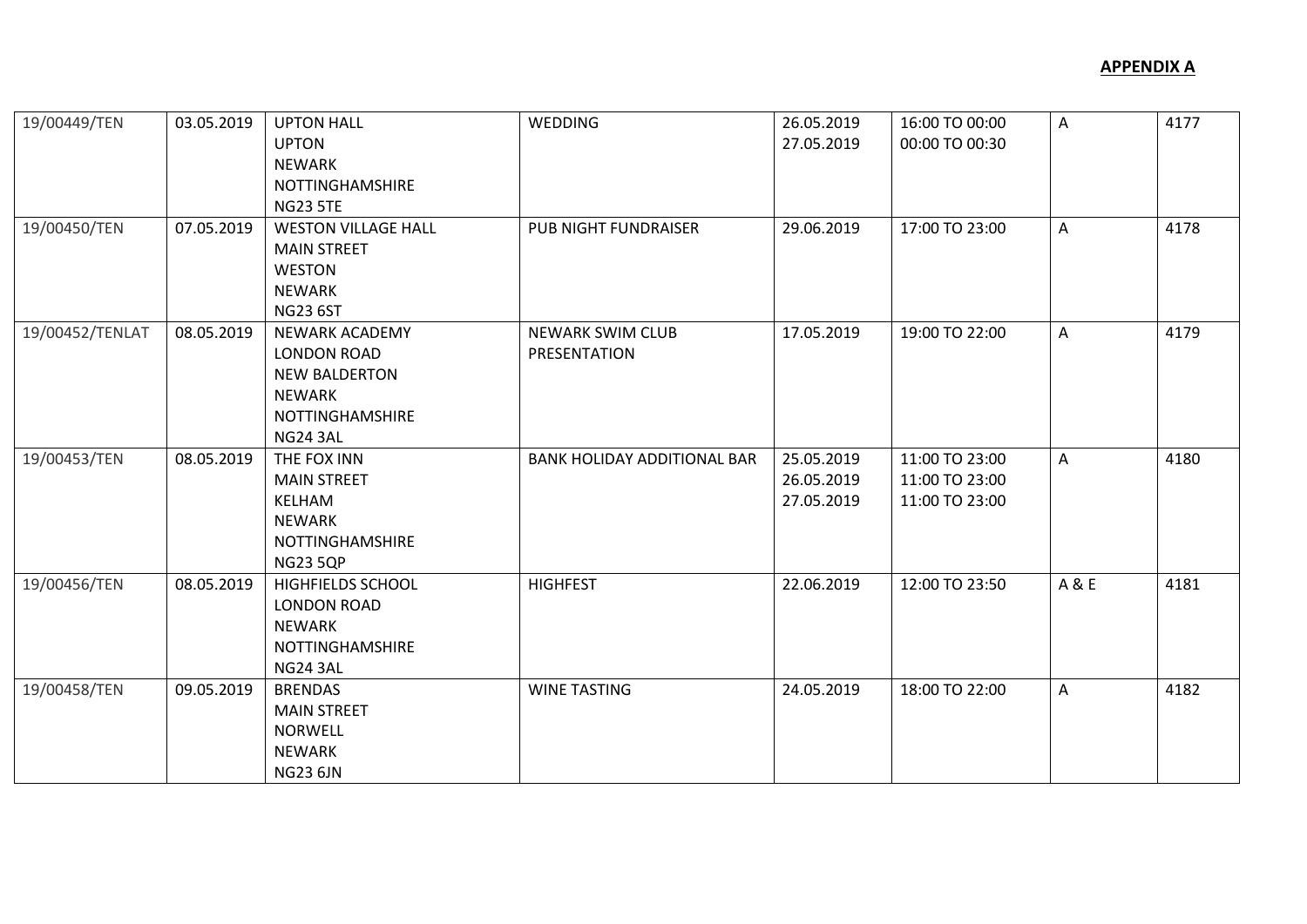| 19/00459/TEN    | 09.05.2019 | <b>VILLAGE GREEN</b><br><b>BACK LANE</b><br><b>BARNBY IN THE WILLOWS</b><br><b>NEWARK</b><br><b>NG24 2SF</b>         | PARTY ON THE GREEN                                      | 15.06.2019 | 12:00 TO 19:00 | A & E    | 4183 |
|-----------------|------------|----------------------------------------------------------------------------------------------------------------------|---------------------------------------------------------|------------|----------------|----------|------|
| 19/00460/TEN    | 09.05.2019 | <b>GUNTHORPE VILLAGE HALL</b><br><b>DAVIDS LANE</b><br><b>GUNTHORPE</b><br><b>NOTTINGHAMSHIRE</b><br><b>NG14 7EW</b> | <b>QUIZ NIGHT</b>                                       | 08.06.2019 | 19:00 TO 23:00 | A & E    | 4184 |
| 19/00465/TEN    | 10.05.2019 | SK70021 46813<br>HOVERINGHAM<br><b>NOTTINGHAMSHIRE</b><br><b>NG147JR</b>                                             | <b>HOVERINGHAM VINTAGE</b><br><b>VEHICLE FESTIVAL</b>   | 26.05.2019 | 12:00 TO 18:00 | A        | 4185 |
| 19/00466/TEN    | 13.05.2019 | <b>NEWARK CASTLE</b><br><b>CASTLEGATE</b><br><b>NEWARK</b><br><b>NOTTINGHAMSHIRE</b><br><b>NG24 1AZ</b>              | NATIONAL CIVIL WAR CENTRE<br><b>DELEGATES GATHERING</b> | 21.06.2019 | 16:00 TO 23:00 | A        | 4186 |
| 19/00467/TEN    | 13.05.2019 | <b>BARNBYGATE HOUSE</b><br><b>35 BARNBY GATE</b><br><b>NEWARK</b><br><b>NOTTINGHAMSHIRE</b><br><b>NG24 1PX</b>       | WEDDING                                                 | 08.06.2019 | 12:00 TO 00:00 | A, C & E | 4187 |
| 19/00471/TENLAT | 13.05.2019 | <b>7 STATION ROAD</b><br>COLLINGHAM<br>NEWARK<br><b>NOTTINGHAMSHIRE</b><br><b>NG23 7RA</b>                           | <b>WEDDING RECEPTION</b>                                | 28.05.2019 | 13:00 TO 23:00 | A & E    | 4188 |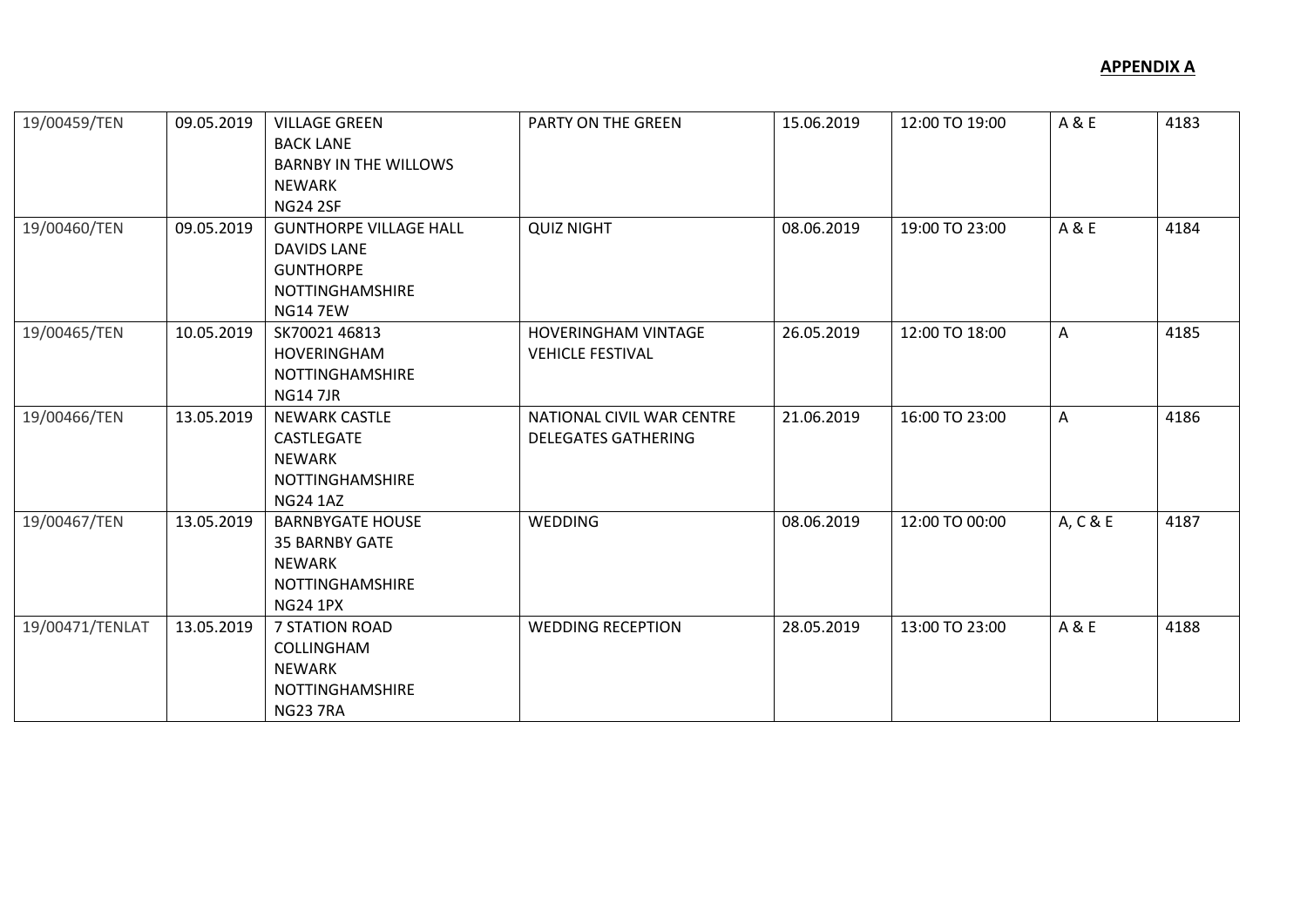| 19/00473/TEN    | 14.05.2019 | THE MINSTER SCHOOL<br>NOTTINGHAM ROAD<br>SOUTHWELL<br><b>NOTTINGHAMSHIRE</b><br><b>NG25 0LG</b>                                                    | THEATRE PERFORMANCE        | 02.07.2019                                           | 18:30 TO 22:00                                                       | A & E | 4189 |
|-----------------|------------|----------------------------------------------------------------------------------------------------------------------------------------------------|----------------------------|------------------------------------------------------|----------------------------------------------------------------------|-------|------|
| 19/00474/TEN    | 15.05.2019 | <b>FARNDON RECREATION</b><br><b>GROUND</b><br><b>MARSH LANE</b><br><b>FARNDON</b><br>NOTTINGHAMSHIRE<br><b>NG24 3SX</b>                            | <b>BOWLS CLUB OPEN DAY</b> | 14.07.2019                                           | 10:00 TO 20:00                                                       | A     | 4190 |
| 19/00475/TEN    | 15.05.2019 | <b>CHUTER EDE PRIMARY</b><br><b>SCHOOL</b><br><b>HUNTERS ROAD</b><br><b>FERNWOOD</b><br><b>NEWARK</b><br><b>NOTTINGHAMSHIRE</b><br><b>NG24 3WB</b> | <b>DRAMA PERFORMANCE</b>   | 02.07.2019<br>03.07.2019<br>04.07.2019<br>05.07.2019 | 18:30 TO 21:30<br>18:30 TO 21:30<br>18:30 TO 21:30<br>18:30 TO 21:30 | A     | 4191 |
| 19/00478/TENLAT | 16.05.2019 | THE ARTHUR RADFORD HALL<br><b>COOKS LANE</b><br><b>MORTON</b><br>SOUTHWELL<br><b>NG25 0XQ</b>                                                      | <b>CRICKET FUNDRAISER</b>  | 26.05.2019                                           | 11:00 TO 21:00                                                       | A     | 4192 |
| 19/00484/TEN    | 17.05.2019 | <b>BROWNHILLS MOTORHOMES</b><br>A1/A46 JUNCTION<br><b>NEWARK</b><br>NOTTINGHAMSHIRE<br><b>NG24 2EA</b>                                             | <b>CLUB OPEN WEEKEND</b>   | 07.06.2019<br>08.06.2019                             | 18:00 TO 23:00<br>18:00 TO 23:00                                     | A & E | 4193 |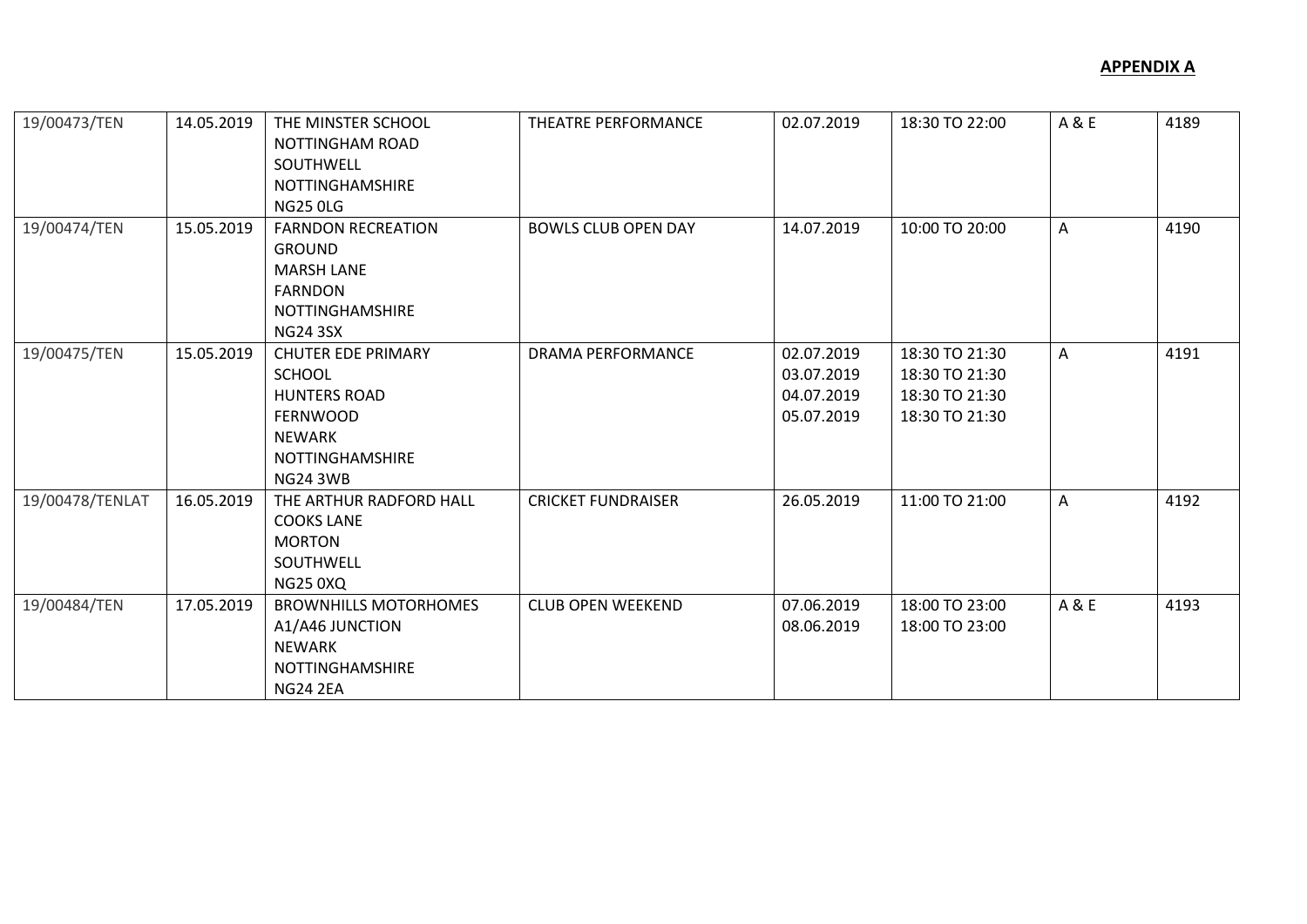| 19/00507/TEN | 22.05.2019 | <b>MANOR FARM</b><br><b>OLLERTON ROAD</b><br><b>LITTLE CARLTON</b><br><b>NEWARK</b><br><b>NOTTINGHAMSHIRE</b><br><b>NG23 6BX</b> | YFC COUNTY RALLY                 | 08.06.2019<br>09.06.2019 | 20:00 TO 01:00                   | A, E & R | 4194 |
|--------------|------------|----------------------------------------------------------------------------------------------------------------------------------|----------------------------------|--------------------------|----------------------------------|----------|------|
| 19/00508/TEN | 22.05.2019 | <b>NEWARK CASTLE AND</b><br><b>GARDENS</b><br>31 CASTLEGATE<br><b>NEWARK</b><br><b>NOTTINGHAMSHIRE</b><br><b>NG24 1BG</b>        | <b>OUTDOOR CINEMA FUNDRAISER</b> | 31.08.2019               | 16:00 TO 23:00                   | A, E & R | 4195 |
| 19/00503/TEN | 22.05.2019 | 7 WEST MANOR PARK<br><b>EPPERSTONE</b><br><b>NOTTINGHAM</b><br><b>NG14 6TR</b>                                                   | <b>SUMMER FESTIVAL</b>           | 16.06.2019               | 12:00 TO 17:00                   | A        | 4196 |
| 19/00509/TEN | 22.05.2019 | THE OLD VICARAGE<br><b>MAIN STREET</b><br><b>EPPERSTONE</b><br><b>NOTTINGHAM</b><br><b>NG14 6AG</b>                              | <b>SUMMER FESTIVAL</b>           | 16.06.2019               | 12:00 TO 17:00                   | A & E    | 4197 |
| 19/00510/TEN | 23.05.2019 | <b>NEWARK CASTLE GROUNDS</b><br><b>CASTLE GATE</b><br><b>NEWARK</b><br><b>NOTTINGHAMSHIRE</b><br><b>NG24 3PE</b>                 | WEDDING                          | 08.06.2019               | 12:00 TO 15:00                   | A        | 4198 |
| 19/00511/TEN | 23.05.2019 | NAVIGATION WATERFRONT<br><b>48 MILLGATE</b><br><b>NEWARK</b><br><b>NOTTINGHAMSHIRE</b><br><b>NG24 4TS</b>                        | <b>CHARITY FESITVAL</b>          | 29.06.2019<br>30.06.2019 | 12:00 TO 00:00<br>00:00 TO 01:00 | A & E    | 4199 |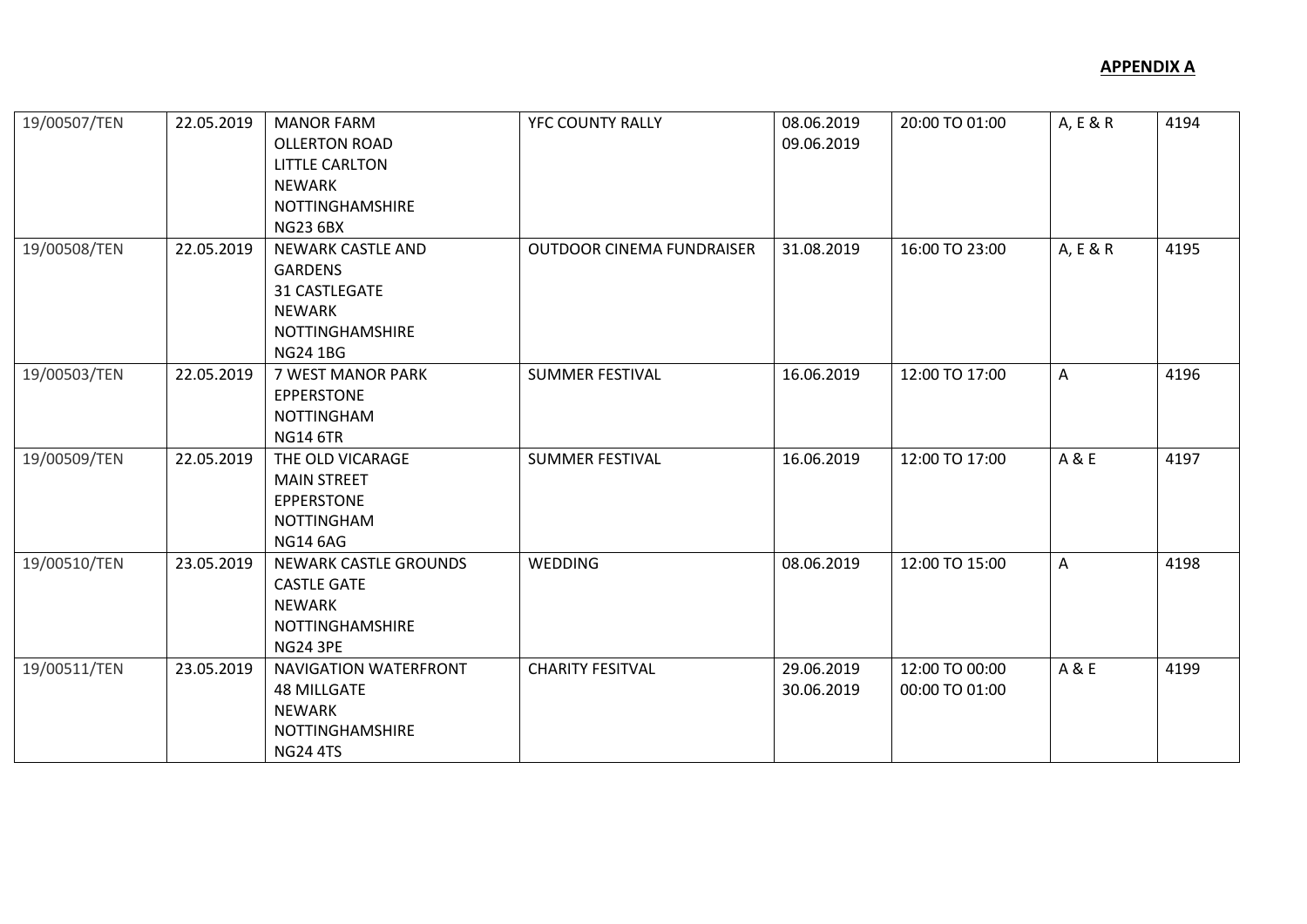| 19/00516/TENLAT | 24.05.2019 | SHERWOOD FOREST HOLIDAY       | <b>WEDDING</b>       | 01.06.2019 | 10:30 TO 00:00 | A        | 4200 |
|-----------------|------------|-------------------------------|----------------------|------------|----------------|----------|------|
|                 |            | <b>PARK</b>                   |                      | 02.06.2019 | 00:00 TO 00:30 |          |      |
|                 |            | <b>GORSETHORPE LANE</b>       |                      |            |                |          |      |
|                 |            | MANSFIELD                     |                      |            |                |          |      |
|                 |            | NOTTINGHAMSHIRE               |                      |            |                |          |      |
|                 |            | <b>NG21 9HW</b>               |                      |            |                |          |      |
| 19/00525/TENLAT | 28.05.2019 | FIELD NEAR ABBEY RUINS        | <b>CINEMA EVENT</b>  | 07.06.2019 | 18:00 TO 23:00 | A        | 4201 |
|                 |            | <b>RUFFORD ABBEY COUNTRY</b>  |                      | 08.06.2019 | 10:30 TO 23:00 |          |      |
|                 |            | <b>PARK</b>                   |                      | 09.06.2019 | 10:30 TO 23:00 |          |      |
|                 |            | <b>OLLERTON</b>               |                      |            |                |          |      |
|                 |            | NOTTINGHAMSHIRE               |                      |            |                |          |      |
|                 |            | <b>NG22 9DF</b>               |                      |            |                |          |      |
| 19/00527/TEN    | 29.05.2019 | <b>CONEYGRE FARM</b>          | <b>CHARITY BALL</b>  | 21.06.2019 | 19:00 TO 00:00 | A & E    | 4202 |
|                 |            | <b>HOVERINGHAM LANE</b>       |                      | 22.06.2019 | 00:00 TO 01:00 |          |      |
|                 |            | HOVERINGHAM                   |                      |            |                |          |      |
|                 |            | NOTTINGHAMSHIRE               |                      |            |                |          |      |
|                 |            | <b>NG147JX</b>                |                      |            |                |          |      |
| 19/00526/TENLAT | 29.05.2019 | SOUTHWELL MARKET SQUARE       | <b>SUMMER MARKET</b> | 07.06.2019 | 16:00 TO 20:00 | A        | 4203 |
|                 |            | KING STREET                   |                      |            |                |          |      |
|                 |            | SOUTHWELL                     |                      |            |                |          |      |
|                 |            | <b>NOTTINGHAMSHIRE</b>        |                      |            |                |          |      |
|                 |            | NG25 OEH                      |                      |            |                |          |      |
| 19/00528/TEN    | 29.05.2019 | <b>BLIDWORTH OAKS PRIMARY</b> | <b>BINGO NIGHT</b>   | 05.07.2019 | 19:00 TO 23:00 | A        | 4204 |
|                 |            | SCHOOL                        |                      |            |                |          |      |
|                 |            | HAYWOOD AVENUE                |                      |            |                |          |      |
|                 |            | <b>BLIDWORTH</b>              |                      |            |                |          |      |
|                 |            | NOTTINGHAMSHIRE               |                      |            |                |          |      |
|                 |            | <b>NG21 ORE</b>               |                      |            |                |          |      |
| 19/00537/TEN    | 30.05.2019 | <b>BARNBYGATE HOUSE</b>       | <b>WEDDING</b>       | 22.06.2019 | 12:00 TO 00:00 | A, C & E | 4205 |
|                 |            | 35 BARNBYGATE                 |                      |            |                |          |      |
|                 |            | <b>NEWARK</b>                 |                      |            |                |          |      |
|                 |            | NOTTINGHAMSHIRE               |                      |            |                |          |      |
|                 |            | <b>NG24 1PX</b>               |                      |            |                |          |      |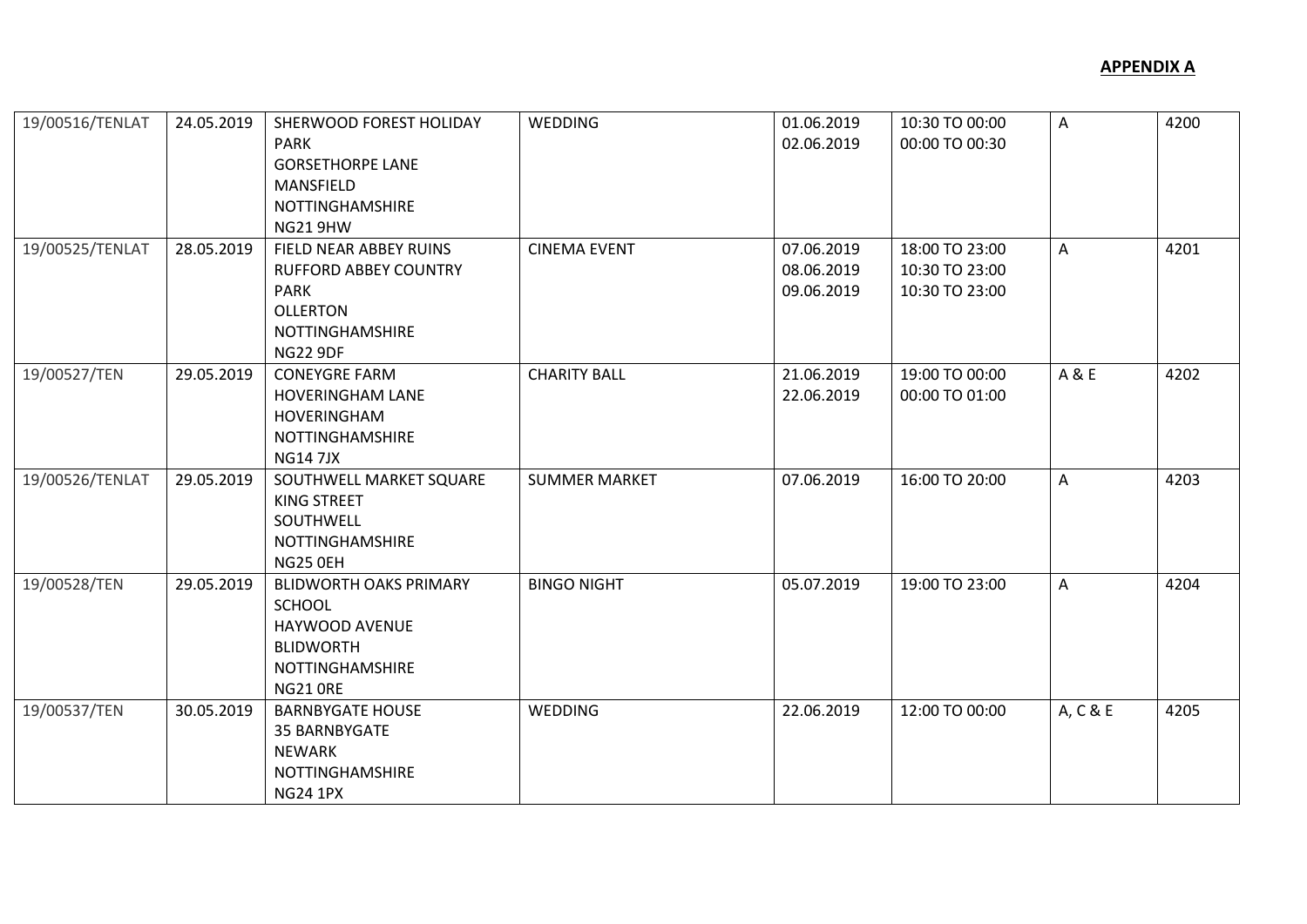| 19/00540/TENLAT | 31.05.2019 | NEWFIELD DAIRY ICE CREAM<br><b>PARLOUR</b><br><b>CAUNTON ROAD</b><br><b>HOCKERTON</b><br><b>NEWARK</b><br>NG25 OPN | <b>FAMILY FUN DAY</b>                    | 09.06.2019               | 10:00 TO 16:00                   | A        | 4206 |
|-----------------|------------|--------------------------------------------------------------------------------------------------------------------|------------------------------------------|--------------------------|----------------------------------|----------|------|
| 19/00543/TEN    | 03.06.2019 | RAINWORTH VILLAGE HALL<br><b>KIRLINGTON ROAD</b><br><b>RAINWORTH</b><br><b>NOTTINGHAMHSIRE</b><br><b>NG21 0JY</b>  | MUSIC FESTIVAL FUN DAY                   | 13.07.2019               | 11:00 TO 23:30                   | A & E    | 4207 |
| 19/00545/TENLAT | 03.06.2019 | WELLOW HOUSE SCHOOL<br><b>NEWARK ROAD</b><br>WELLOW<br>NOTTINGHAMSHIRE<br>NG22 0EA                                 | <b>SUMMER BALL</b>                       | 15.06.2019<br>16.06.2019 | 18:30 TO 00:00<br>00:00 TO 02:00 | A        | 4208 |
| 19/00544/TEN    | 03.06.2019 | <b>WATERS EDGE</b><br><b>34 CASTLE GATE</b><br><b>NEWARK</b><br>NOTTINGHAMSHIRE<br><b>NG24 1BG</b>                 | <b>WEDDING</b>                           | 29.06.2019               | 12:00 TO 23:30                   | A & E    | 4209 |
| 19/00548/TEN    | 04.06.2019 | <b>NEWARK LIRBARY</b><br><b>BEAUMOND GARDENS</b><br><b>BALDERTONGATE</b><br>NEWARK<br><b>NG24 1UW</b>              | <b>VISITING AUTHOR</b>                   | 13.07.2019               | 17:00 TO 23:00                   | A        | 4210 |
| 19/00552/TEN    | 04.06.2019 | LAND TO THE REAR OF<br><b>CHAPEL FARM</b><br><b>NEWARK ROAD</b><br>WELLOW<br><b>NEWARK</b><br><b>NG22 0EJ</b>      | WELLOWFEST<br>Withdrawn $-$ see TEN 4248 | 14.07.2019               | 00:00 TO 01:30                   | A, E & R | 4211 |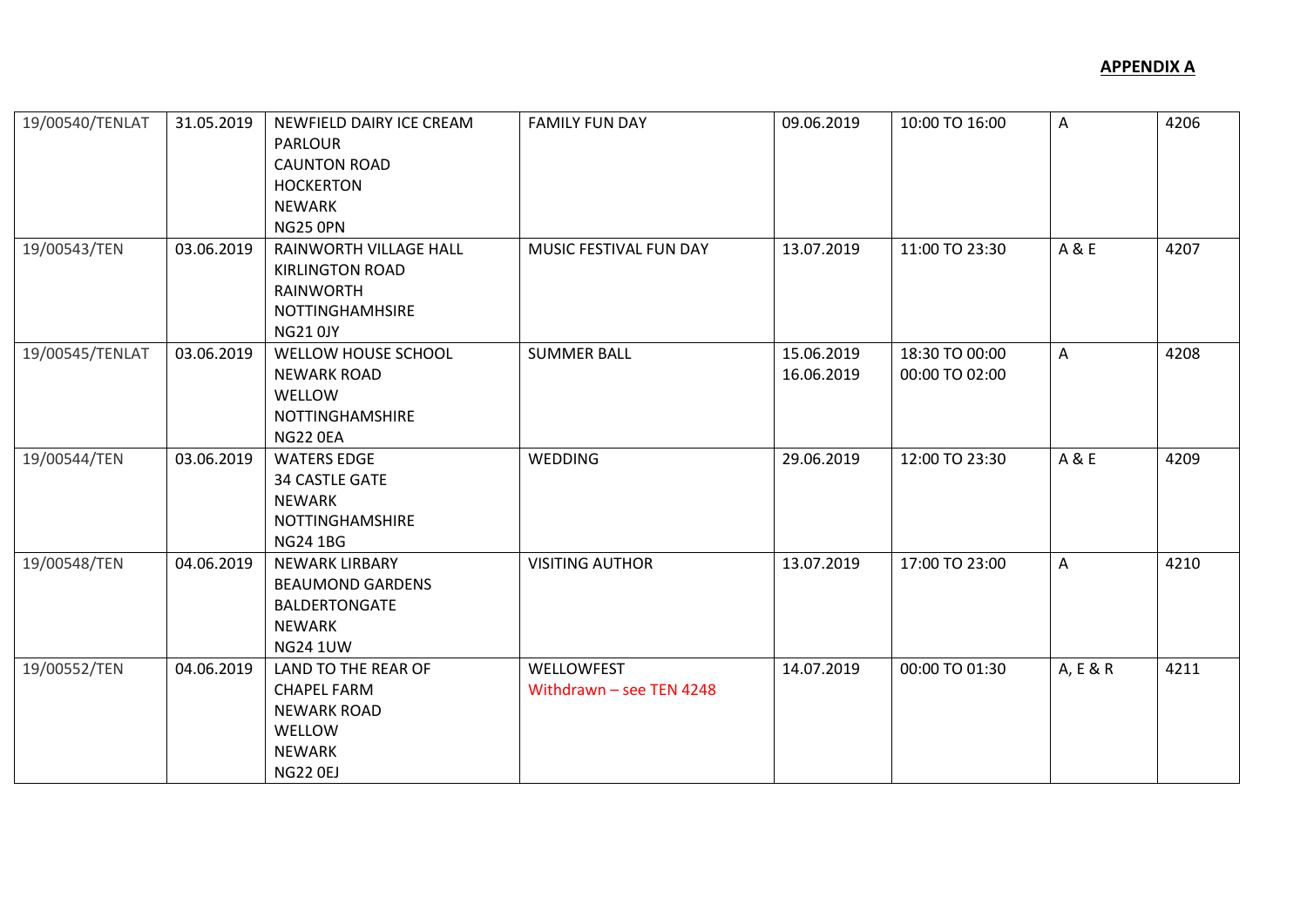| 19/00553/TEN    | 04.06.2019 | <b>FERRY FARM</b><br><b>BOAT LANE</b><br><b>HOVERINGHAM</b><br><b>NOTTINGHAMSHIRE</b><br><b>NG147JP</b> | WONDERLAND CLASSIC CAR<br><b>SHOW</b> | 29.06.2019<br>30.06.2019               | 11:00 TO 00:00<br>00:00 TO 17:00                   | A & E          | 4212 |
|-----------------|------------|---------------------------------------------------------------------------------------------------------|---------------------------------------|----------------------------------------|----------------------------------------------------|----------------|------|
| 19/00554/TENLAT | 04.06.2019 | WELLOW HOUSE SCHOOL<br><b>NEWARK ROAD</b><br>WELLOW<br><b>NOTTINGHAMSHIRE</b><br>NG22 0EA               | <b>SPORTS DAY</b>                     | 13.06.2019                             | 13:00 TO 17:00                                     | A              | 4213 |
| 19/00555/TEN    | 04.06.2019 | WELLOW HOUSE SCHOOL<br><b>NEWARK ROAD</b><br>WELLOW<br><b>NOTTINGHAMSHIRE</b><br>NG22 0EA               | <b>SPORTS DAY</b>                     | 21.06.2019                             | 12:45 TO 17:00                                     | A              | 4214 |
| 19/00560/TEN    | 05.06.2019 | <b>GRANGE FARM</b><br><b>OLD EPPERSTONE ROAD</b><br>LOWDHAM<br>NOTTINGHAMSHIRE<br><b>NG147DL</b>        | <b>CHARITY BARN DANCE</b>             | 29.06.2019<br>30.06.2019               | 19:00 TO 00:00<br>00:00 TO 01:00                   | A, E & R       | 4215 |
| 19/00561/TEN    | 05.06.2019 | <b>HOCKERWOOD PARK</b><br><b>HOCKERWOOD LANE</b><br>SOUTHWELL<br>NOTTINGHAMSHIRE<br><b>NG25 0PZ</b>     | WEDDING                               | 03.08.2019<br>04.08.2019               | 17:00 TO 00:00<br>00:00 TO 01:00                   | A & E          | 4216 |
| 19/00562/TEN    | 06.06.2019 | OLD HALL FARM<br><b>GREAVES LANE</b><br><b>EDINGLEY</b><br><b>NOTTINGHAMSHIRE</b><br><b>NG22 8BJ</b>    | <b>MOFEST</b>                         | 21.06.2019<br>22.06.2019<br>23.06.2019 | 13:00 TO 00:00<br>13:00 TO 00:00<br>13:00 TO 00:00 | <b>R&amp;E</b> | 4217 |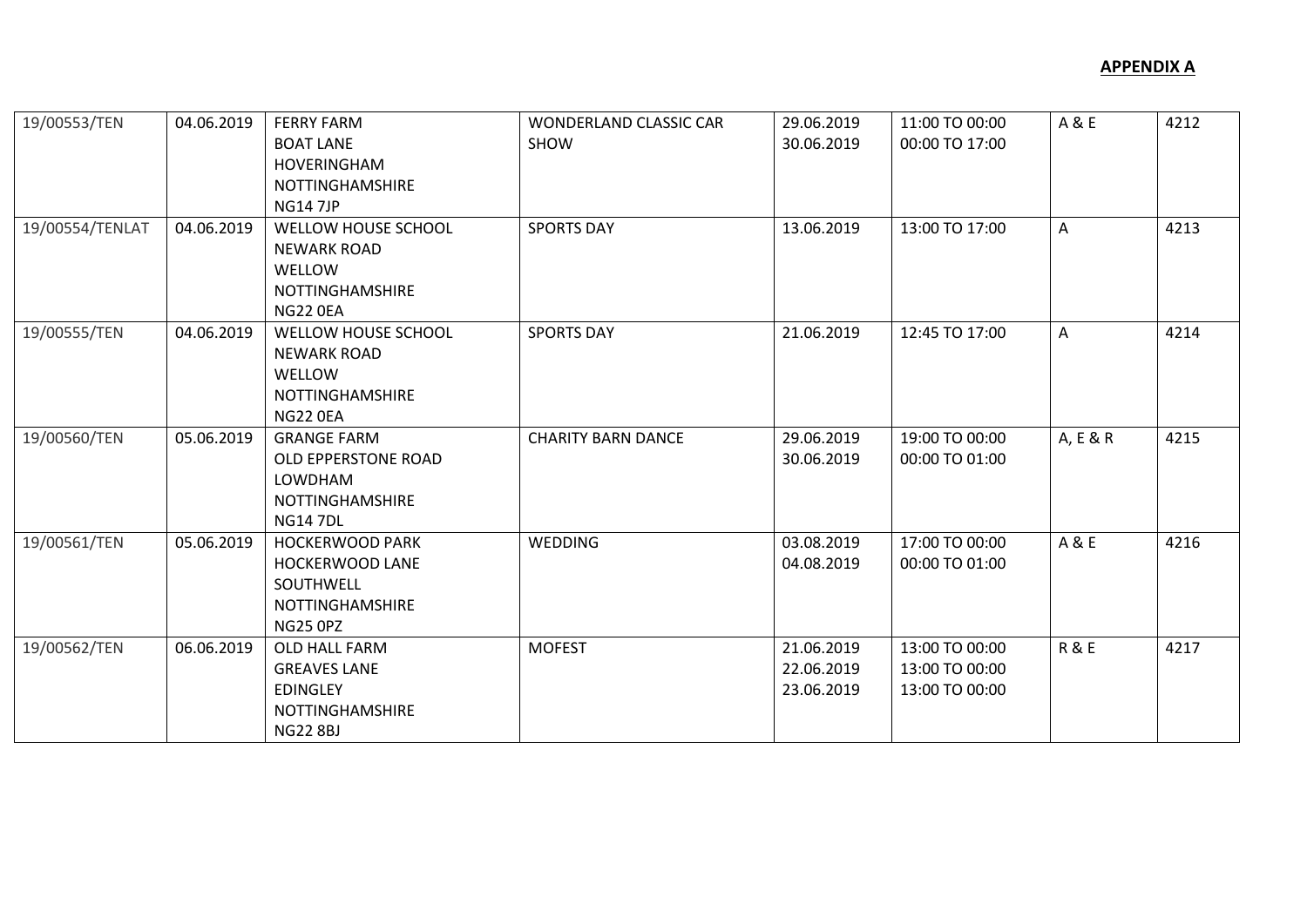| 19/00563/TENLAT<br>19/00566/TEN | 06.06.2019<br>06.06.2019 | <b>OXTON RACEWAY</b><br><b>MOORFIELDS FARM</b><br>OXTON<br>SOUTHWELL<br>NG25 ORE<br><b>CARPENTERS ARMS</b><br><b>BOUGHTON ROAD</b> | <b>UKAC ROUND FIVE EVENT</b><br>LIVE BAND NIGHT | 14.06.2019<br>15.06.2019<br>16.06.2019<br>19.07.2019 | 15:00 TO 00:00<br>11:00 TO 00:00<br>12:00 TO 20:30<br>19:30 TO 23:30 | A<br>A & E | 4218<br>4219 |
|---------------------------------|--------------------------|------------------------------------------------------------------------------------------------------------------------------------|-------------------------------------------------|------------------------------------------------------|----------------------------------------------------------------------|------------|--------------|
|                                 |                          | WALESBY<br><b>NOTTINGHAMSHIRE</b><br><b>NG22 9NJ</b>                                                                               |                                                 |                                                      |                                                                      |            |              |
| 19/00567/TEN                    | 06.06.2019               | <b>RUFFORD FOEST FARM</b><br><b>FIELD VIEW</b><br><b>FARNSFIELD</b><br>MANSFIELD<br><b>NG22 8JF</b>                                | <b>WEDDING</b>                                  | 29.06.2019<br>30.06.2019                             | 14:30 TO 00:00<br>00:00 TO 01:30                                     | A, E & R   | 4220         |
| 19/00568/TEN                    | 07.06.2019               | WINTHORPE COMMUNITY<br><b>CENTRE</b><br>THE WOODLANDS<br><b>WINTHORPE</b><br><b>NEWARK</b><br><b>NG24 2NL</b>                      | ANNUAL VILLAGE FESTIVAL                         | 29.06.2019                                           | 13:00 TO 17:00                                                       | A          | 4221         |
| 19/00569/TEN                    | 07.06.2019               | ST MICHAELS COFE PRIMARY<br>SCHOOL<br><b>BRANSTON AVENUE</b><br>FARNSFIELD<br><b>NOTTINGHAMSHIRE</b><br><b>NG22 8JZ</b>            | BRITISH LEGION ANNUAL BBQ                       | 22.06.2019                                           | 17:00 TO 23:30                                                       | A          | 4222         |
| 19/00571/TEN                    | 07.06.2019               | LONG ACRE<br><b>WYKE LANE</b><br><b>FARNDON</b><br><b>NEWARK</b><br><b>NG24 3SP</b>                                                | <b>CANCER RESEARCH LUNCH</b>                    | 30.06.2019                                           | 11:00 TO 17:00                                                       | A          | 4223         |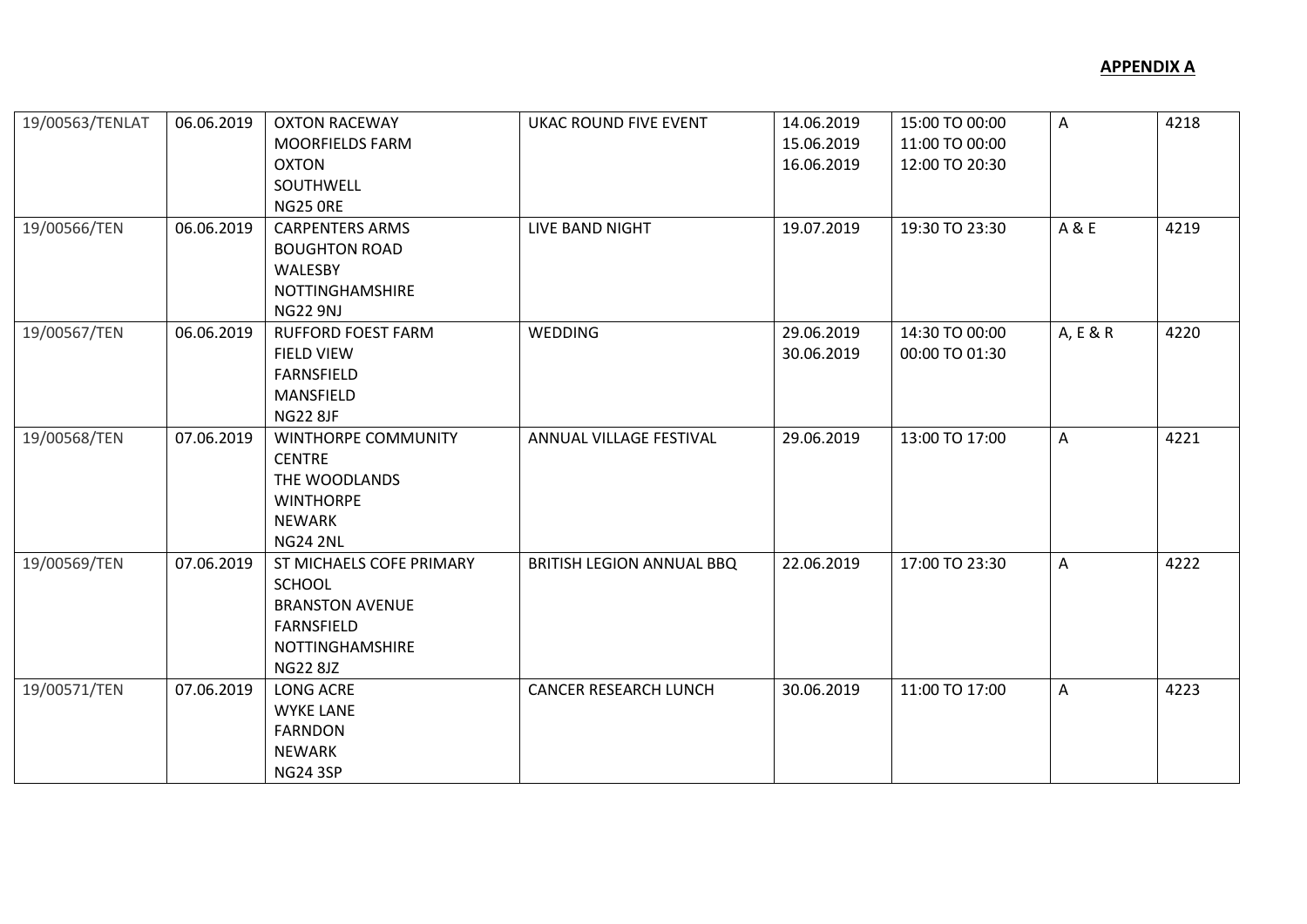| 19/00575/TEN | 10.06.2019 | YE OLDE WHITE HART<br><b>MARKET PLACE</b> | <b>RUGBY WORLD CUP</b> | 05.10.2019 | 08:00 TO 09:00 | A     | 4224 |
|--------------|------------|-------------------------------------------|------------------------|------------|----------------|-------|------|
|              |            | NEWARK                                    |                        |            |                |       |      |
|              |            | <b>NOTTINGHAMSHIRE</b>                    |                        |            |                |       |      |
|              |            | <b>NG24 1EG</b>                           |                        |            |                |       |      |
| 19/00576/TEN | 10.06.2019 | YE OLDE WHITE HART                        | <b>RUGBY WORLD CUP</b> | 12.10.2019 | 08:00 TO 09:00 | A     | 4225 |
|              |            | <b>MARKET PLACE</b>                       |                        |            |                |       |      |
|              |            | <b>NEWARK</b>                             |                        |            |                |       |      |
|              |            | <b>NOTTINGHAMSHIRE</b>                    |                        |            |                |       |      |
|              |            | <b>NG24 1EG</b>                           |                        |            |                |       |      |
| 19/00577/TEN | 10.06.2019 | YE OLDE WHITE HART                        | <b>RUGBY WORLD CUP</b> | 19.10.2019 | 07:30 TO 09:00 | A     | 4226 |
|              |            | <b>MARKET PLACE</b>                       |                        | 20.10.2019 | 07:29 TO 09:00 |       |      |
|              |            | <b>NEWARK</b>                             |                        |            |                |       |      |
|              |            | <b>NOTTINGHAMSHIRE</b>                    |                        |            |                |       |      |
|              |            | <b>NG24 1EG</b>                           |                        |            |                |       |      |
| 19/00578/TEN | 10.06.2019 | YE OLDE WHITE HART                        | <b>RUGBY WORLD CUP</b> | 26.10.2019 | 08:00 TO 09:00 | A     | 4227 |
|              |            | <b>MARKET PLACE</b>                       |                        | 27.10.2019 | 07:59 TO 09:00 |       |      |
|              |            | <b>NEWARK</b>                             |                        |            |                |       |      |
|              |            | <b>NOTTINGHAMSHIRE</b>                    |                        |            |                |       |      |
|              |            | <b>NG24 1EG</b>                           |                        |            |                |       |      |
| 19/00579/TEN | 10.06.2019 | YE OLDE WHITE HART                        | <b>RUGBY WORLD CUP</b> | 01.11.2019 | 08:00 TO 09:00 | A     | 4228 |
|              |            | <b>MARKET PLACE</b>                       |                        | 02.11.2019 | 07:59 TO 09:00 |       |      |
|              |            | <b>NEWARK</b>                             |                        |            |                |       |      |
|              |            | <b>NOTTINGHAMSHIRE</b>                    |                        |            |                |       |      |
|              |            | <b>NG24 1EG</b>                           |                        |            |                |       |      |
| 19/00590/TEN | 11.06.2019 | POND FARM                                 | <b>BIRTHDAY PARTY</b>  | 30.06.2019 | 12:00 TO 22:00 | A & E | 4229 |
|              |            | <b>KIRKLINGTON ROAD</b>                   |                        |            |                |       |      |
|              |            | <b>EAKRING</b>                            |                        |            |                |       |      |
|              |            | <b>NOTTINGHAMSHIRE</b>                    |                        |            |                |       |      |
|              |            | <b>NG22 0DA</b>                           |                        |            |                |       |      |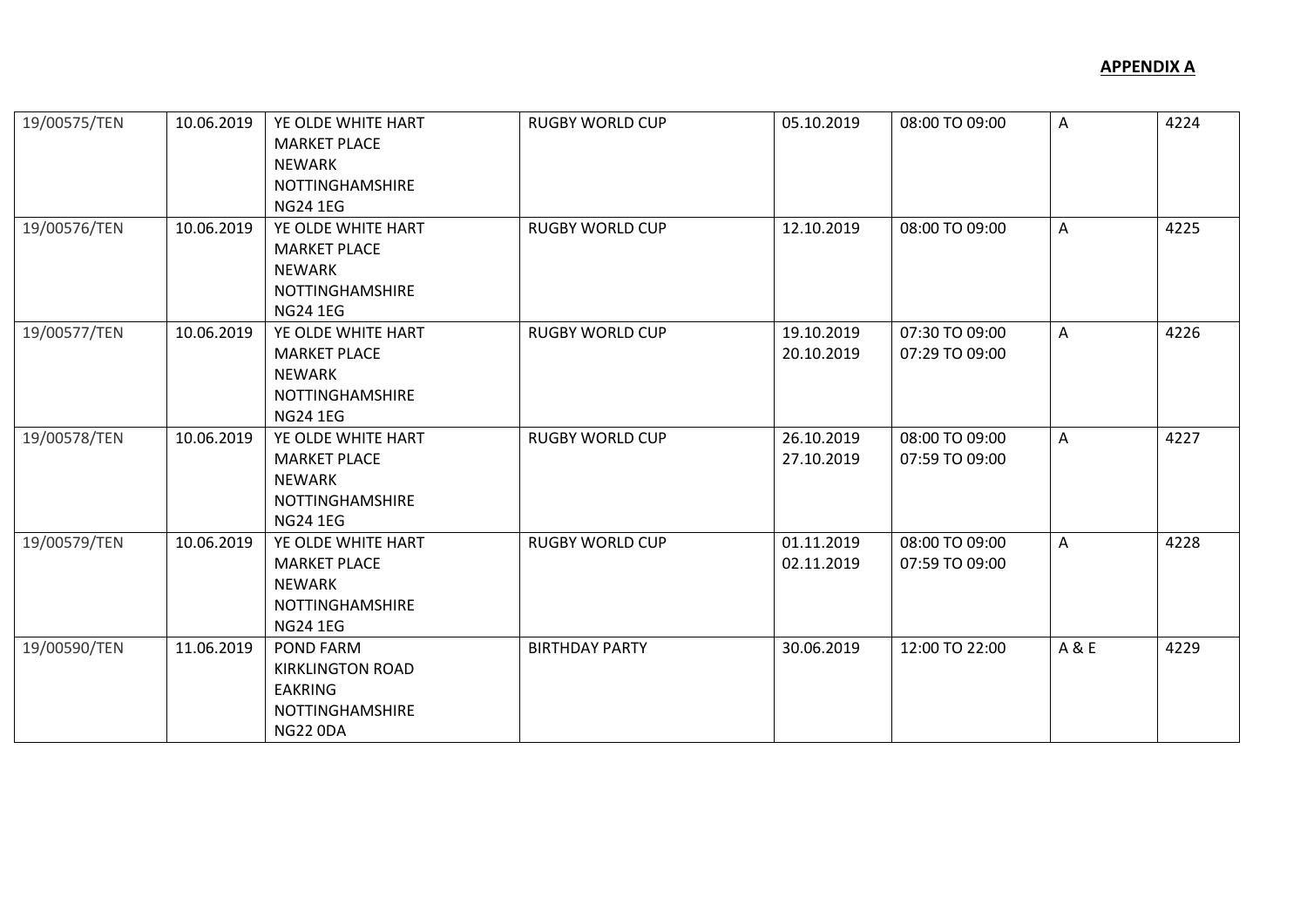| 19/00592/TEN    | 11.06.2019 | ST MICHAELS COFE PRIMARY<br><b>SCHOOL</b><br><b>BRANSTON AVENUE</b><br><b>FARNSFIELD</b><br>NOTTINGHAMSHIRE<br><b>NG22 8JZ</b> | <b>FARNSTOCK FESTIVAL</b>  | 20.07.2019 | 13:00 TO 23:59 | A     | 4230 |
|-----------------|------------|--------------------------------------------------------------------------------------------------------------------------------|----------------------------|------------|----------------|-------|------|
| 19/00596/TEN    | 12.06.2019 | <b>RUFFORD FOREST FARM</b><br><b>FIELD VIEW</b><br><b>FARNSFIELD</b><br><b>NOTTINGHAMSHIRE</b><br><b>NG22 8JF</b>              | <b>BIRTHDAY PARTY</b>      | 30.06.2019 | 16:00 TO 00:00 | A & E | 4231 |
| 19/00602/TEN    | 13.06.2019 | <b>BLEASBY COFE PRIMARY</b><br><b>SCHOOL</b><br><b>STATION ROAD</b><br><b>BLEASBY</b><br>NOTTINGHAMSHIRE<br><b>NG147GD</b>     | SPORTS DAY/SUMMER FAIR     | 28.06.2019 | 15:30 TO 18:30 | A     | 4232 |
| 19/00604/TENLAT | 13.06.2019 | <b>12 BESTHORPE ROAD</b><br><b>COLLINGHAM</b><br><b>NEWARK</b><br><b>NOTTINGHAMSHIRE</b><br><b>NG23 7NP</b>                    | <b>BREWERY OPEN BAR</b>    | 23.06.2019 | 12:00 TO 20:00 | A     | 4233 |
| 19/00605/TENLAT | 14.06.2019 | <b>MARKET PLACE</b><br><b>NEWARK</b><br>NOTTINGHAMSHIRE<br><b>NG24 1DU</b>                                                     | NEWARK ARMED FORCES DAY    | 23.06.2019 | 08:00 TO 18:00 | A     | 4234 |
| 19/00606/TENLAT | 14.06.2019 | SOUTHWELL CITY FOOTBALL<br><b>CLUB</b><br><b>BISHOPS DRIVE</b><br>SOUTHWELL<br>NOTTINGHAMSHIRE<br><b>NG25 0JP</b>              | <b>FOOTBALL TOURNAMENT</b> | 23.06.2019 | 12:00 TO 19:00 | A     | 4235 |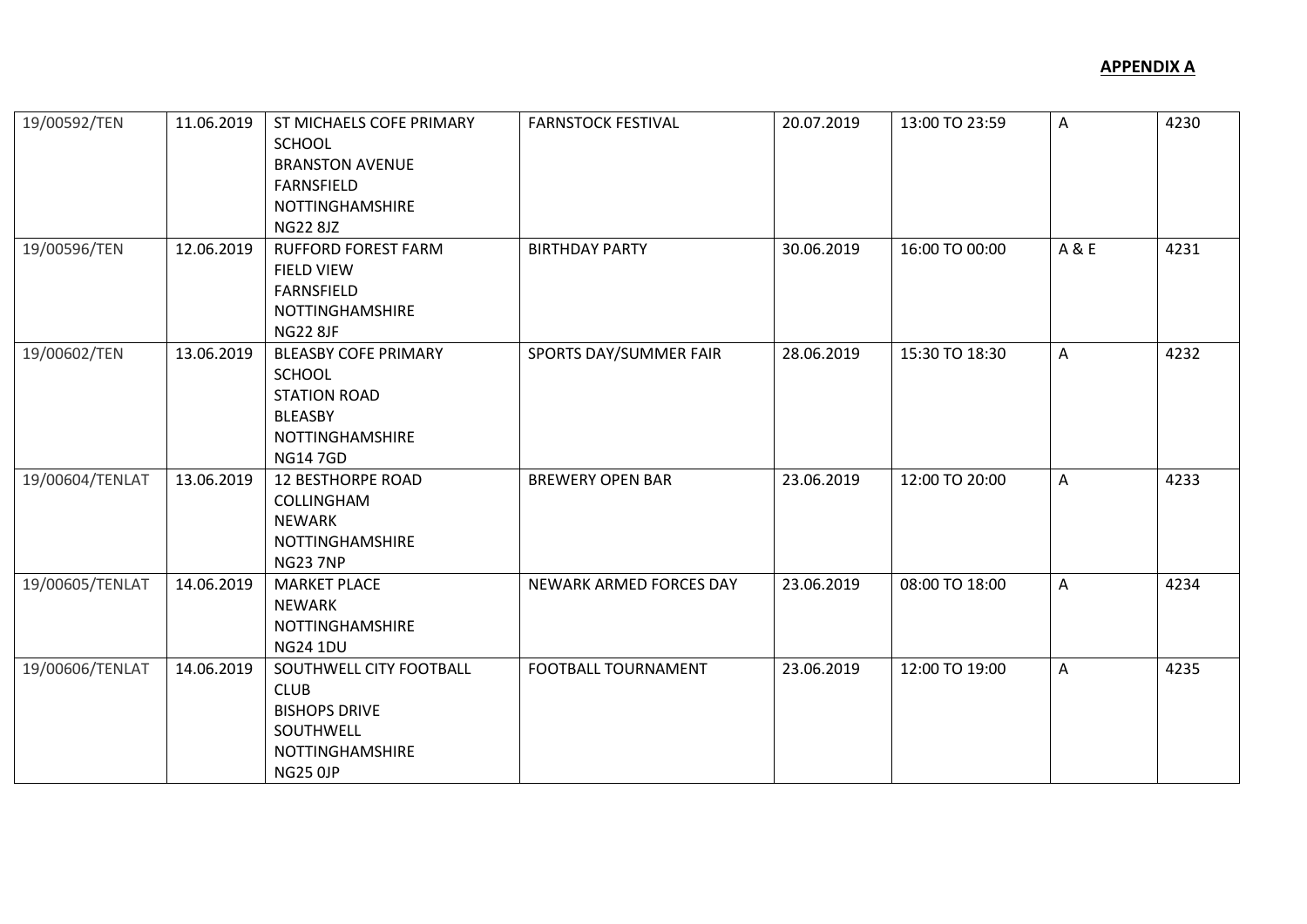| 19/00607/TEN<br>19/00608/TENLAT | 17.06.2019<br>17.06.2019 | 7 <sup>th</sup> NEWARK SCOUT HALL<br><b>LOVERS LANE</b><br><b>NEWARK</b><br><b>NOTTINGHAMSHIRE</b><br><b>NG24 1HG</b><br>NEWARK MARKET PLACE | <b>FUNDRAISING QUIZ NIGHT</b><br><b>NEWARK CRAFT AND FOOD</b> | 06.07.2019<br>30.06.2019 | 18:00 TO 23:00<br>10:00 TO 16:00 | Α<br>A   | 4236<br>4237 |
|---------------------------------|--------------------------|----------------------------------------------------------------------------------------------------------------------------------------------|---------------------------------------------------------------|--------------------------|----------------------------------|----------|--------------|
|                                 |                          | <b>NEWARK</b><br><b>NOTTINGHAMSHIRE</b><br><b>NG24 1EQ</b>                                                                                   | <b>MARKET</b>                                                 |                          |                                  |          |              |
| 19/00611/TEN                    | 17.06.2019               | <b>BARNBYGATE HOUSE</b><br>35 BARNBYGATE<br><b>NEWARK</b><br><b>NOTTINGHAMSHIRE</b><br><b>NG24 1PX</b>                                       | 60 <sup>TH</sup> BIRTHDAY PARTY                               | 03.08.2019               | 18:00 TO 00:00                   | A, C & E | 4238         |
| 19/00613/TEN                    | 18.06.2019               | THE VENUE - POTTERS CLUB<br><b>KIRKLINGTON ROAD</b><br><b>RAINWORTH</b><br><b>NOTTINGHAMSHIRE</b><br><b>NG21 0JR</b>                         | RENFEST CHARITY DAY                                           | 13.07.2019               | 10:00 TO 21:00                   | A & E    | 4239         |
| 19/00618/TEN                    | 19.06.2019               | <b>EPPERSTONE VILLAGE HALL</b><br><b>GONALSTON LANE</b><br><b>EPPERSTONE</b><br>NOTTINGHAMSHIRE<br><b>NG14 6AY</b>                           | <b>CHARITY PICNIC</b>                                         | 06.07.2019               | 14:00 TO 18:00                   | A        | 4240         |
| 19/00622/TENLAT                 | 19.06.2019               | <b>FINAL WHISTLE</b><br><b>25 STATION ROAD</b><br>SOUTHWELL<br>NOTTINGHAMSHIRE<br>NG25 OET                                                   | PRIVATE PARTY                                                 | 30.06.2019               | 16:00 TO 19:00                   | A & E    | 4241         |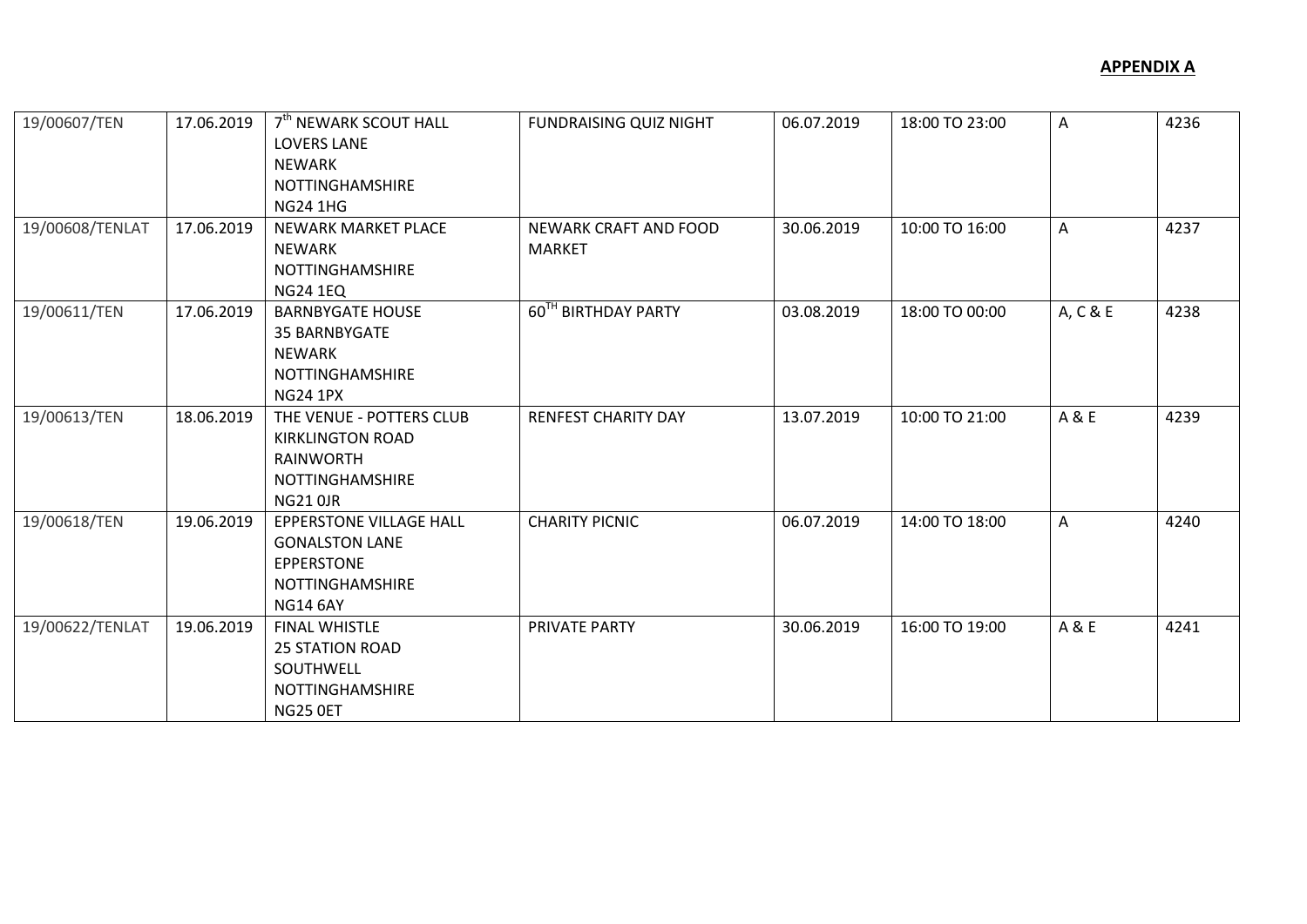| 19/00624/TEN<br>19/00627/TEN | 21.06.2019<br>21.06.2019 | <b>UPTON HALL</b><br><b>MAIN STREET</b><br><b>UPTON</b><br>NOTTINGHAMSHIRE<br><b>NG24 5TE</b><br>THE RAILWAY<br><b>STATION ROAD</b><br>LOWDHAM | PROMS IN THE PARK<br><b>SUMMER GARDEN PARTY</b> | 13.07.2019<br>06.07.2019 | 16:00 TO 21:00<br>19:00 TO 00:00 | A & E<br>A & E | 4242<br>4243 |
|------------------------------|--------------------------|------------------------------------------------------------------------------------------------------------------------------------------------|-------------------------------------------------|--------------------------|----------------------------------|----------------|--------------|
|                              |                          | NOTTINGHAMSHIRE<br><b>NG147DU</b>                                                                                                              |                                                 |                          |                                  |                |              |
| 19/00628/TEN                 | 21.06.2019               | <b>GUNTHORPE COFE PRIMARY</b><br>SCHOOL<br><b>DAVIDS LANE</b><br><b>GUNTHORPE</b><br>NOTTINGHAMSHIRE<br><b>NG14 7EW</b>                        | <b>SCHOOL LEAVER DISCO</b>                      | 11.07.2019               | 18:00 TO 21:00                   | A & E          | 4244         |
| 19/00629/TENLAT              | 24.06.2019               | <b>BRACKENHURST CAMPUS</b><br><b>BRACKENHURST LANE</b><br>SOUTHWELL<br>NOTTINGAMSHIRE<br><b>NG25 0QF</b>                                       | WEDDING                                         | 06.07.2019               | 13:00 TO 23:59                   | A              | 4245         |
| 19/00630/TEN                 | 24.06.2019               | <b>12 BESTHORPE ROAD</b><br>COLLINGHAM<br><b>NEWARK</b><br>NOTTINGHAMSHIRE<br><b>NG23 7NP</b>                                                  | <b>OPEN BAR</b>                                 | 12.07.2019               | 17:00 TO 22:30                   | A & E          | 4246         |
| 19/00637/TENLAT              | 25.06.2019               | <b>KIRKLINGTON PRIMARY</b><br>SCHOOL<br><b>SCHOOL LANE</b><br><b>KIRKLINGTON</b><br>NOTTINGHAMSHIRE<br><b>NG22 8NG</b>                         | <b>SUMMER FAIR</b>                              | 06.07.2019               | 14:00 TO 16:00                   | A              | 4247         |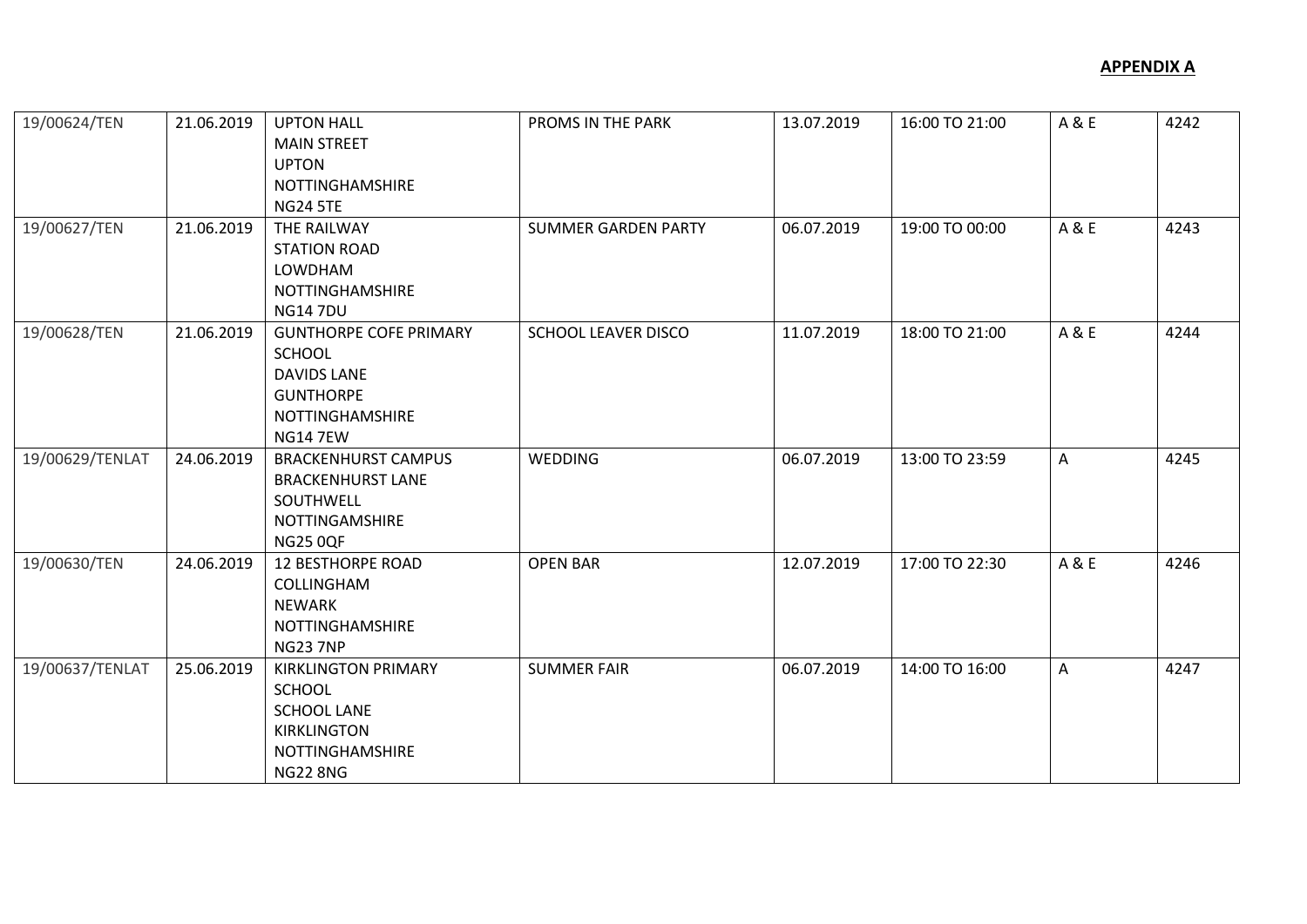| 19/00638/TEN    | 25.06.2019 | LAND TO THE REAR OF<br><b>CHAPEL FARM</b><br><b>NEWARK ROAD</b><br>WELLOW<br>NOTTINGHAMSHIRE<br><b>NG22 0EJ</b>                           | WELLOWFEST                   | 13.07.2019<br>14.07.2019               | 23:30 TO 00:00<br>00:00 TO 01:00                   | E        | 4248 |
|-----------------|------------|-------------------------------------------------------------------------------------------------------------------------------------------|------------------------------|----------------------------------------|----------------------------------------------------|----------|------|
| 19/00640/TEN    | 25.06.2019 | KIRKFIELDS EQUESTRIAN<br><b>CENTRE</b><br><b>CALVERTON ROAD</b><br><b>BLIDWORTH</b><br>MANSFIELD<br>NOTTINGHAMSHIRE<br>NG21 0NW           | <b>WEDDING RECEPTION</b>     | 27.07.2019<br>28.07.2019               | 11:00 TO 00:00<br>00:00 TO 00:30                   | A, E & R | 4249 |
| 19/00642/TEN    | 26.06.2019 | <b>MOORFIELD FARM</b><br><b>OLLERTON ROAD</b><br><b>OXTON</b><br>NOTTINGHAMSHIRE<br>NG25 ORE                                              | <b>UKAC ROUND FIVE EVENT</b> | 12.07.2019<br>13.07.2019<br>14.07.2019 | 15:00 TO 00:00<br>12:00 TO 00:00<br>12:00 TO 19:00 | A        | 4250 |
| 19/00643/TENLAT | 26.06.2019 | <b>WINTHORPE PRIMARY</b><br>SCHOOL<br>THOROUGHFARE LANE<br><b>WINTHORPE</b><br><b>NEWARK</b><br><b>NOTTINGHAMSHIRE</b><br><b>NG24 2NN</b> | <b>SUMMER FAIR</b>           | 05.07.2019                             | 17:30 TO 21:00                                     | A & E    | 4251 |
| 19/00645/TEN    | 26.06.2019 | MINSTER SCHOOL<br>NOTTINGHAM ROAD<br>SOUTHWELL<br>NOTTINGHAMSHIRE<br><b>NG25 0LG</b>                                                      | <b>QUIZ NIGHT</b>            | 12.07.2019                             | 19:00 TO 22:00                                     | A        | 4252 |